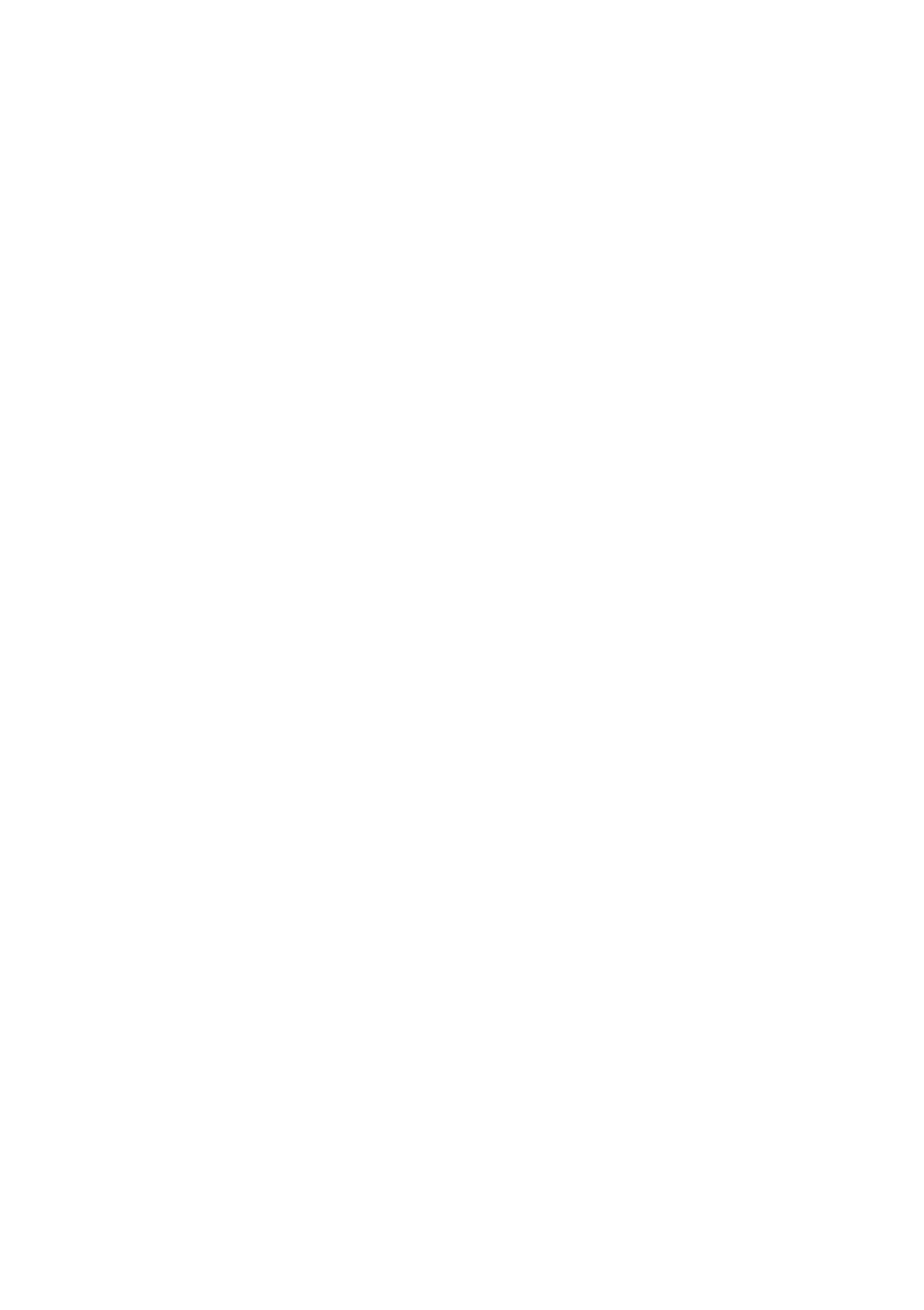

### Table of contents

| Chapter 1 - Registration of biobank parameters  4      |
|--------------------------------------------------------|
| Chapter 2 – Blood collection and sample preparation  5 |
|                                                        |
| Chapter 4 – Feces for gut microbiota (DNA) studies  12 |
| Chapter 5 - Brush cytology and bile from ERCP  16      |
| Chapter 6 - Sampling from explanted liver  18          |
|                                                        |
|                                                        |
|                                                        |
| Attachment 1-3: Samples for biobank (example) 25       |
|                                                        |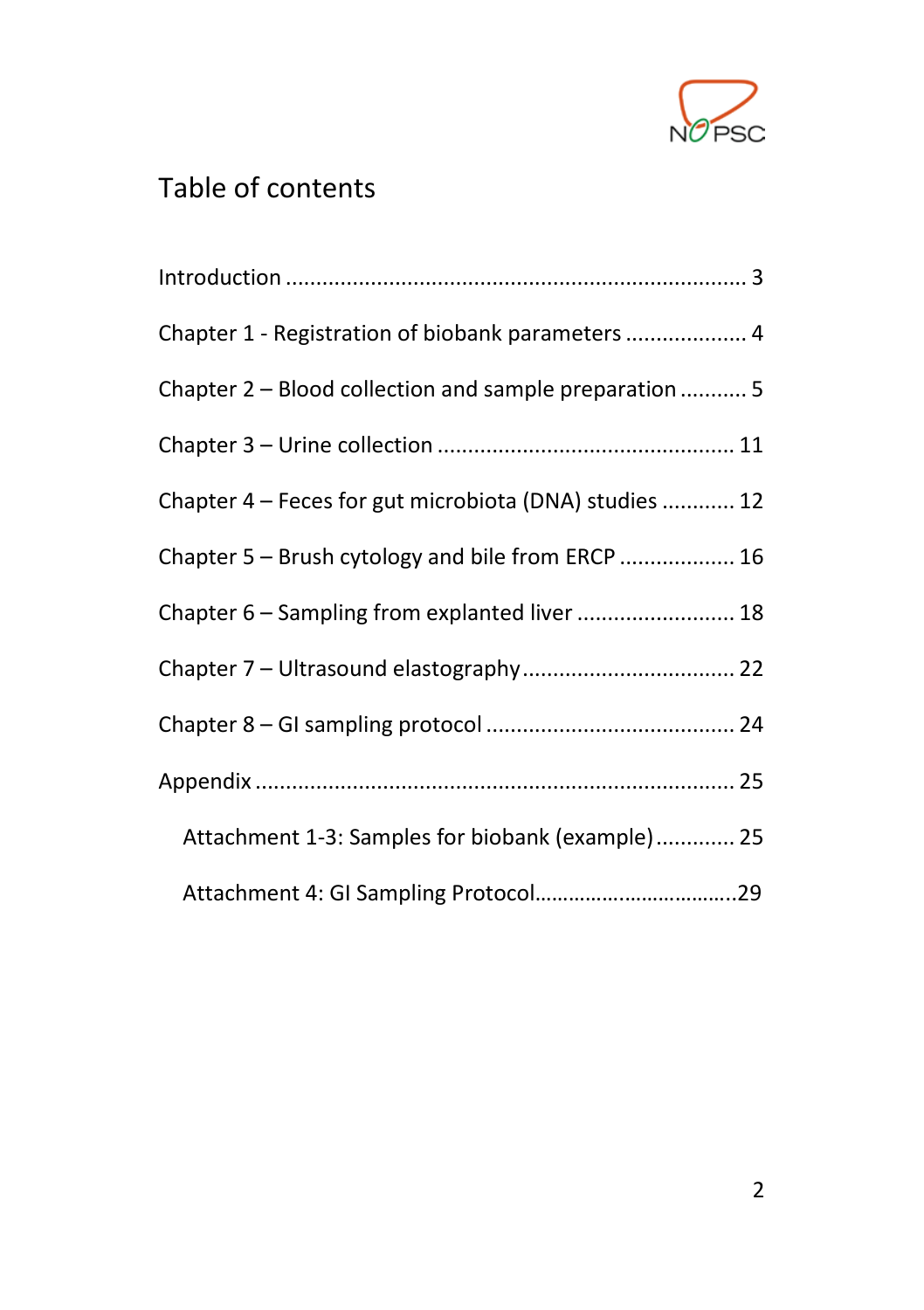

#### <span id="page-3-0"></span>Introduction

The Norwegian PSC Research Center (NoPSC) biobank was established during the Fall 2008, and is a shared resource for all projects supported by NoPSC and collaborating centers. Both cross-sectional (once only) and prospective (annually) sample collections are performed.

The NoPSC Biobank is a state-of-the-art biobank, where every sample is traceable throughout the system. Standard operation procedures (SOP's) are established for each material category and each tube in the biobank is linked with a specific version of a SOP. The translated procedures presented here represent a subset of key SOPs of the NoPSC biobank. The intention is for these SOPs to serve as inspiration and a potential model for local SOP establishment at centers throughout the International PSC Study Group (IPSCSG), not to be followed in every detail at any center. Best practice biobanking is a continuous process of improvement and standardization.

For questions or comments please contact:

[hege.dahlen.sollid@rr-research.no](mailto:hege.dahlen.sollid@rr-research.no)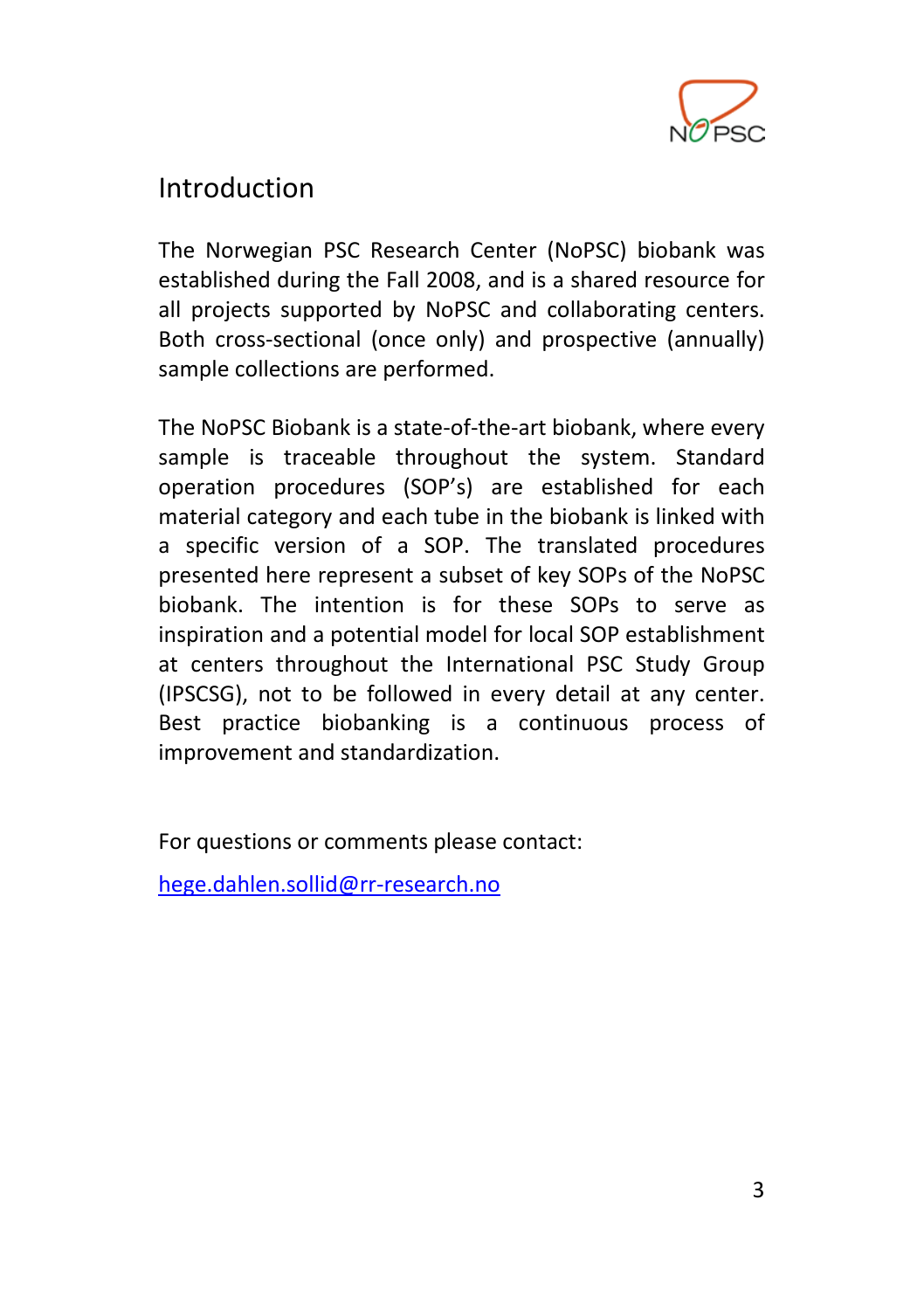

### <span id="page-4-0"></span>Chapter 1 - Registration of biobank parameters

NoPSC biobank uses 2D barcoded tubes (Thermo Scientific Matrix 2D Barcoded Storage Tubes) and an in-house electronic tracking system (Medinsight). Per tube (per aliquote, e.g. 250 µl serum in a 2D barcoded tube) the following parameters are registered:

- Material category
- Sampling date
- Sampling time
- Date of preparation
- Primary fixation (e.g. EDTA, Formalin)
- Preparation (what SOP has been used, with version update number)
- Name of sampler
- Name of preparator
- Volume (if applicable)
- Remaining volume (after withdrawal)
- Number of freeze/thaw cycles
- Concentration (if applicable)
- Concentration unit (if applicable)
- Quality parameters (e.g. RIN-value)
- Patient/control fasting?
- Contrast (ERCP, see chapter 17)
- Detailed position information; freezer, rack, drawer, place, box number and two-dimensional position within the box. Freezer temperature is logged once each hour.
- Withdrawals are registered in the system, and each tube will have its history listed.
- When deviations occur, it is registered in the system.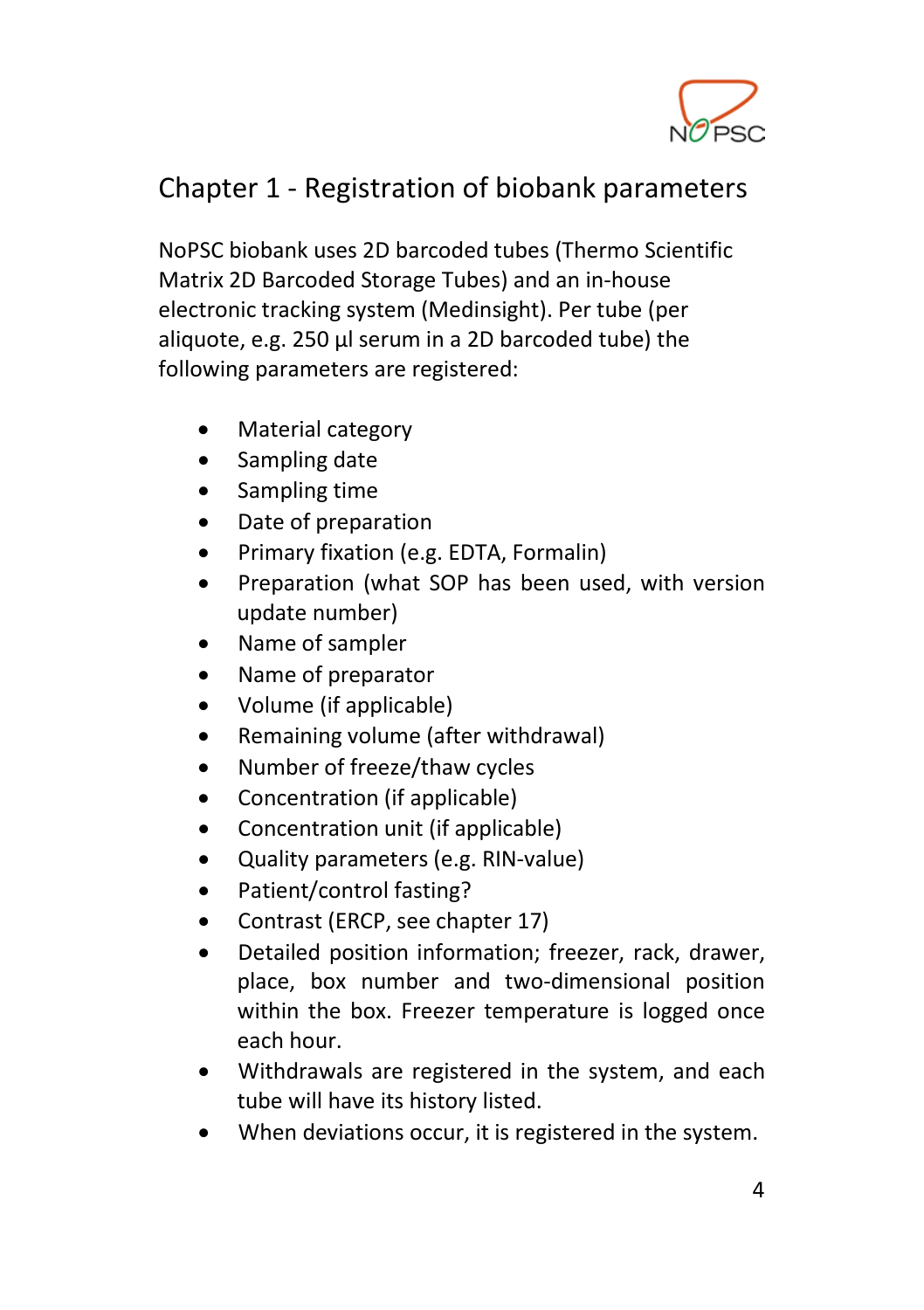

### <span id="page-5-0"></span>Chapter 2 – Blood collection and sample preparation

#### General blood sampling rules:

- As few operators as possible
- Protective wear must be used
- Use sampling form (see attachment 1)
- Patient name and social security number must be checked
- Patient should be fasting, if possible
- Patient should not be stressed during sampling
- Patient should sit or lay down
- A BD Vacutainer Safety-Lok blood collection set or similar is used
- Blood sampling tubes are always taken in the same order
- The blood samples are carefully inverted 6-8 times
- All samples are handled in room temperature, unless stated otherwise
- Deviations from the standard SOP must be registered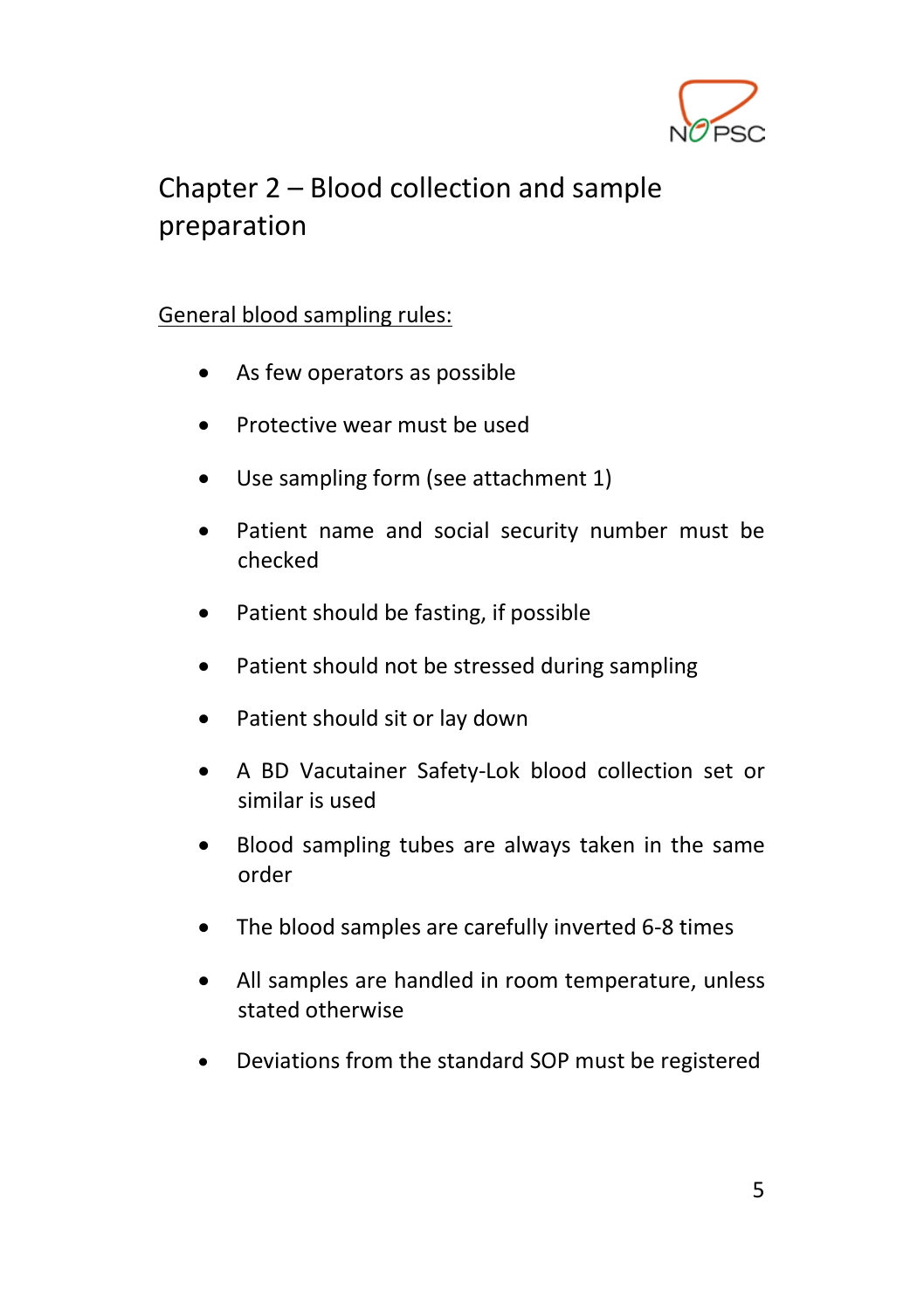

#### Tubes used for blood collection:

|                |                                      | No of tubes x     |
|----------------|--------------------------------------|-------------------|
|                |                                      | mL blood          |
| $\mathbf{1}$ . | Tube with no additive*               | $1 \times 1,0$ mL |
| 2.             | SST II Plus Advancer, BD Vacutainer® | $1 \times 8,5$ mL |
|                | (Serum)                              |                   |
| 3.             | Plus Plastic K2EDTA, BD Vacutainer®  | $1 \times 10$ mL  |
|                | (EDTA plasma for protein studies)    |                   |
| 4.             | Plus Plastic K2EDTA, BD Vacutainer®  | $1 \times 10$ mL  |
|                | (EDTA blood for DNA extraction)      |                   |
| 5.             | BD P100, BD Vacutainer®              | $1 \times 8,5$ mL |
|                | (BD P100 plasma for protein studies) |                   |
| 6.             | CTAD tube, BD Vacutainer®            | $2 \times 4,5$ mL |
|                | (CTAD plasma for cytokine studies)   |                   |
| 7.             | Tube with no additive**              | $1 \times 2$ mL   |
| 8.             | PAXgene™ tube, PreAnalytiX,          | $1 \times 2,5$ mL |
|                | Qiagen/BD*** (for RNA extraction)    |                   |
|                | Total blood volume per patient       | 51,5 mL           |

\* This tube is used to empty the dead volume in the blood sampling system. Fill 1 mL of blood and discard the tube.

\*\* This tube is used to completely remove leftovers in the blood sampling system from the CTAD tube

\*\*\* It is important to use a BD Vacutainer Safety-Lok blood collection set or similar (follow the blood collection procedures given by the manufacturer).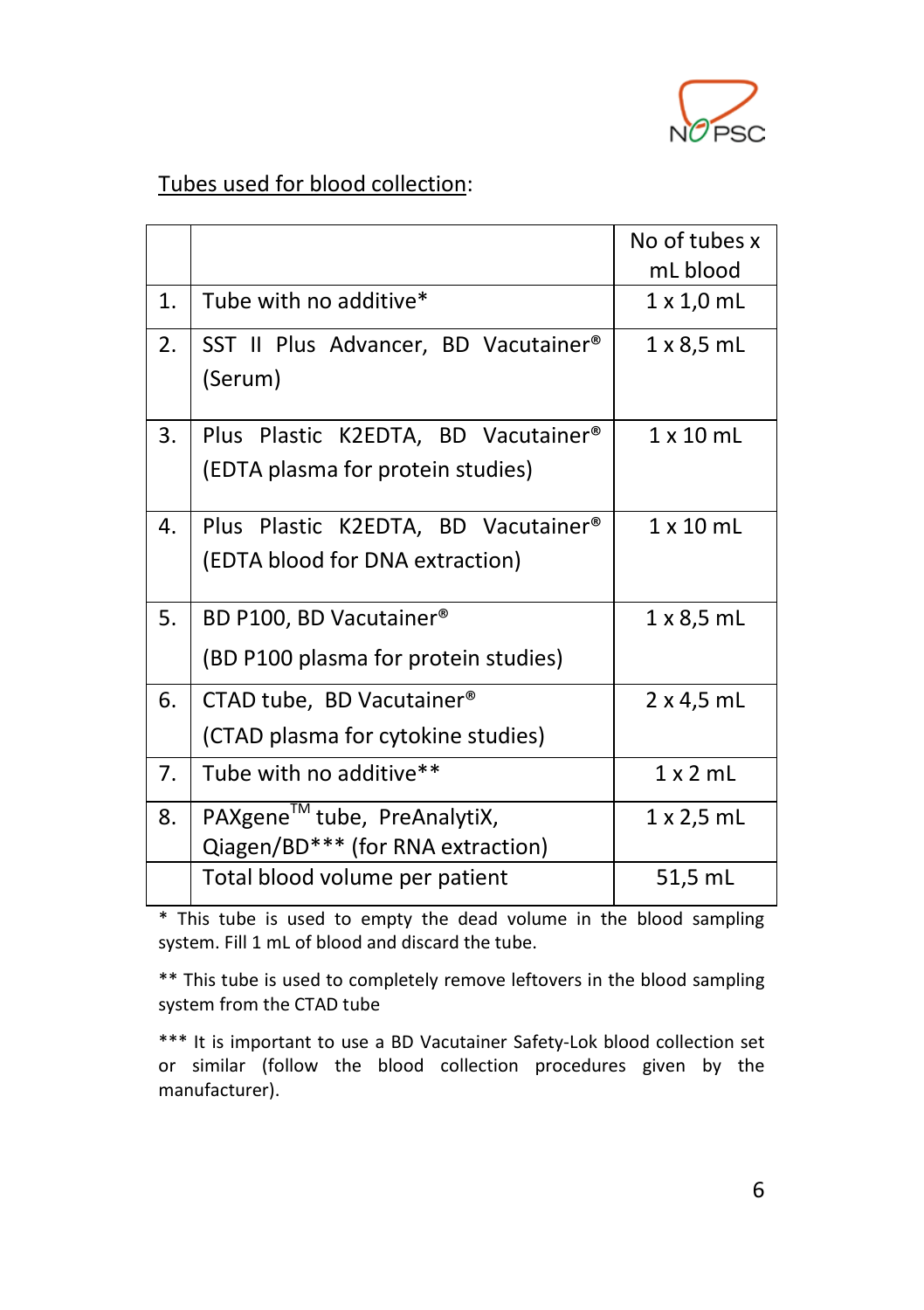

#### Sample preparation

#### *Serum protocol, v02:*

- Store tubes protected from light until centrifugation
- Coagulate the sample for minimum 30 minutes at room temperature.
- Centrifuge for 10 minutes at 1800 x g in a swing out centrifuge (NB: must be centrifuged within 1.5 hour after sampling)
- Transfer the serum to approx. 15 (Matrix) tubes, 250 µL per aliquot
- Scan/register the tubes in the tracking solution/database
- Freeze the tubes at -80 °C

#### *EDTA plasma proteomics protocol, v02:*

- Within 30 minutes after blood collection, centrifuge the samples for 15 minutes at 1500 x g in a swing out centrifuge (to pellet the blood plates).
- Transfer plasma to the necessary number of 1.5 mL Eppendorf tubes. To avoid contamination of plasma with intact cells, be very careful not to touch the buffy coat layer (which is located between the red blood cells and the plasma). Stop pipetting 0.5 cm above the buffy coat layer.
- Centrifuge the plasma immediately (within 15 min after the first centrifugation round ended) for 15 min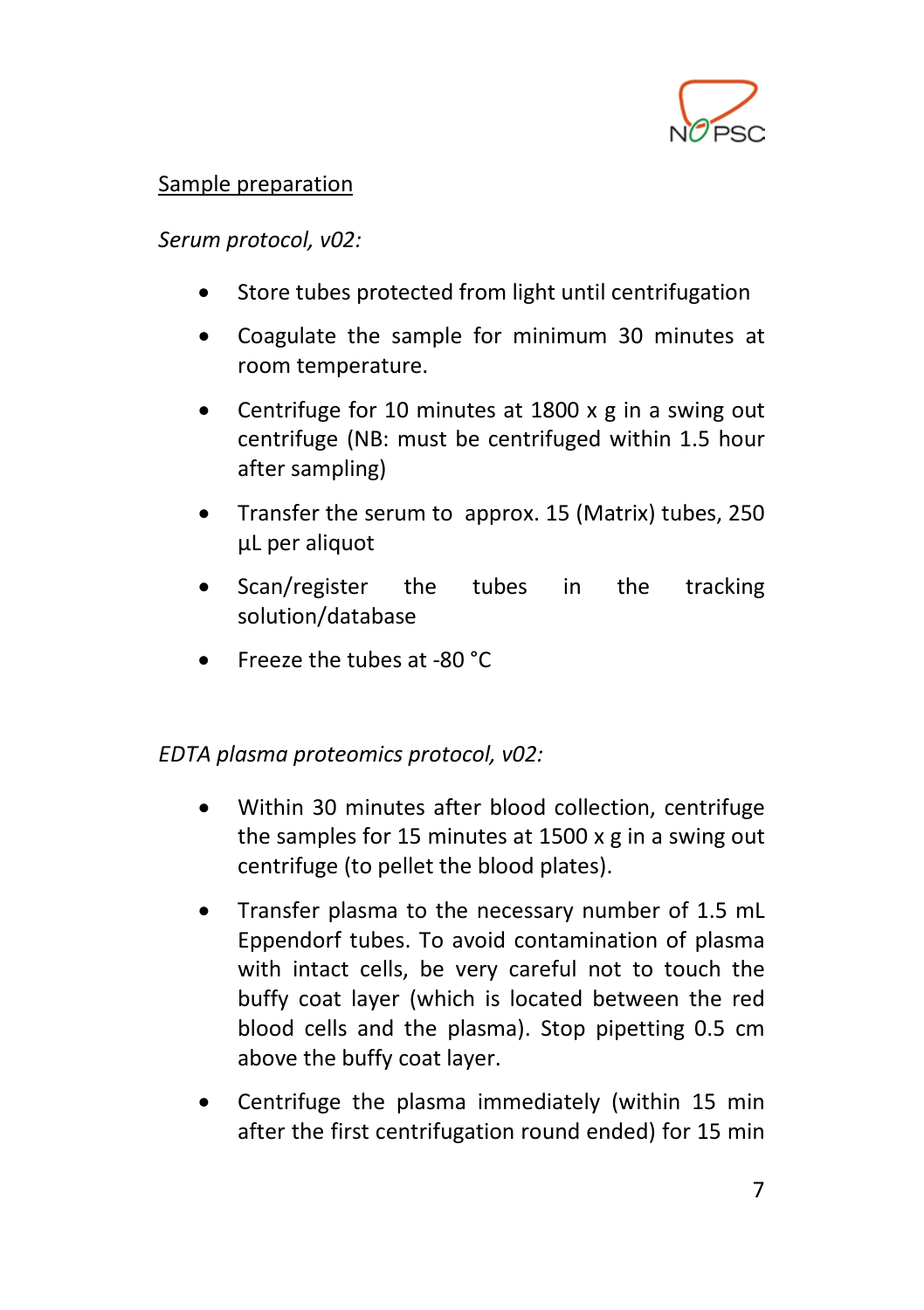

at 15 000 x g in a fixed rotor centrifuge (this step removes cell debris). Transfer 90 % of the top plasma to storage tubes; be sure to leave the bottom 10 % to insure no cells are transferred.

- Transfer the plasma to approx. 15 (Matrix) tubes, 250 µL per aliquot
	- o Work on a block of dry ice, the plasma will start to freeze immediately.
- Scan/register the tubes in the Tracking solution/database
- Freeze the tubes at -80 °C

*BD*TM *P100 proteomics protocol, v02:*

- Be sure to read the blood collection procedure given by the manufacturer (BD)
- Store tubes protected from light until centrifugation
- Centrifuge for 30 minutes at 1600 x g in a swing out centrifuge
- Transfer plasma to approx. 12 (Matrix) tubes, 250 µL per aliquot
	- o Work on a block of dry ice, the plasma will start to freeze immediately.
- Scan/register the tubes in the Tracking solution/database
- Freeze the tubes at -80 °C (freeze within 1-2 hours after sampling)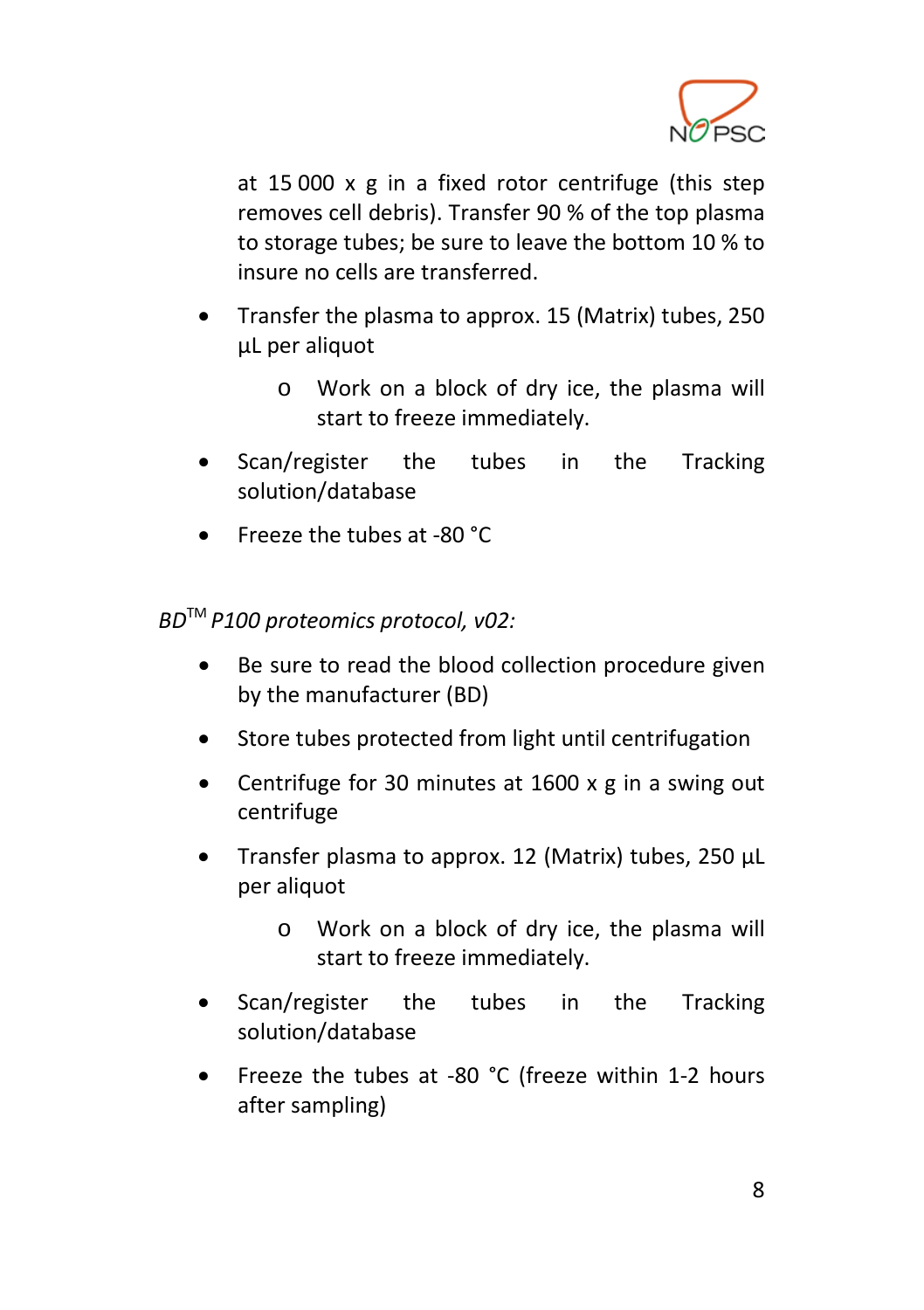

*CTAD cytokine protocol, v01:*

- Store tubes protected from light until centrifugation
- Centrifuge for 20 minutes at 2000 x g in a swing out centrifuge
- Transfer the plasma to approx 18 (Matrix) tubes, 250 µL per aliquot
	- o Work on a block of dry ice, the plasma will start to freeze immediately.
- Scan/register the tubes in the Tracking solution/database
- Freeze the tubes at -80 °C (freeze within 1-2 hours after sampling)

*EDTA full blood for DNA extraction, v01:*

- Scan/register the tubes in the Tracking solution/database
- Freeze the tubes at -80 °C
- Extract DNA by preferred method
- Measure concentration and quality parameters (e.g.: 260/280 and 260/230 at a NanoDrop® instrument)
- Scan/register tubes with aliquoted DNA in the Tracking solution/database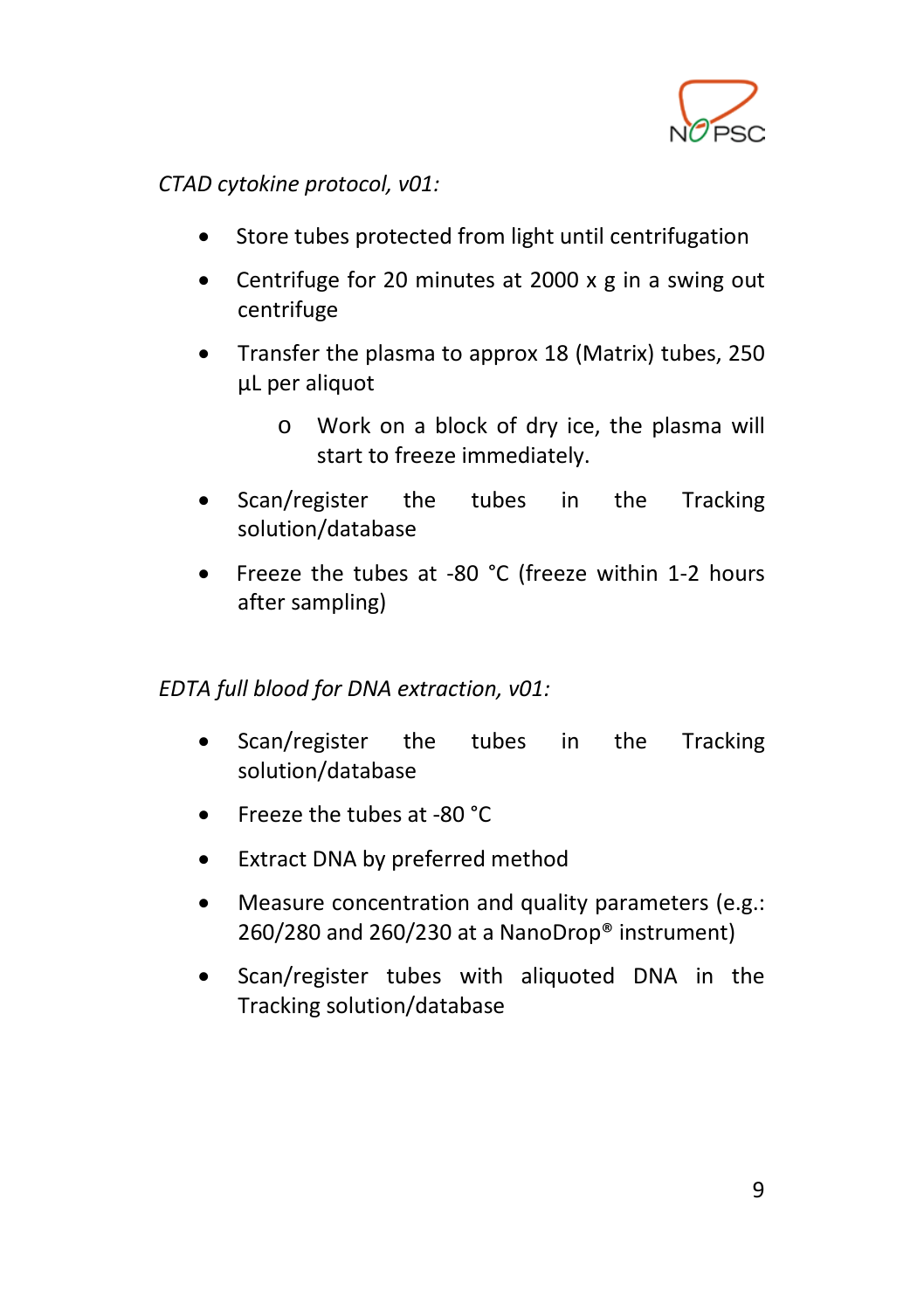

*PAXgeneTM tubes for RNA extraction, v02:*

- Follow the blood collection procedure given by the manufacturer
- Scan/register the tubes in the Tracking solution/database
- Freeze the tubes at -20 °C (24 h)/ -80 °C
- Extract RNA with the help of PAXgene™ blood RNA Kit for RNA extraction or PAXgene™ blood miRNA Kit for RNA extraction (PreAnalytiX, Qiagen/BD).
- Measure concentration and quality parameters (e.g.: the RIN-value at a Bioanalyzer instrument)
- Scan/register tubes with aliquoted RNA in the Tracking solution/database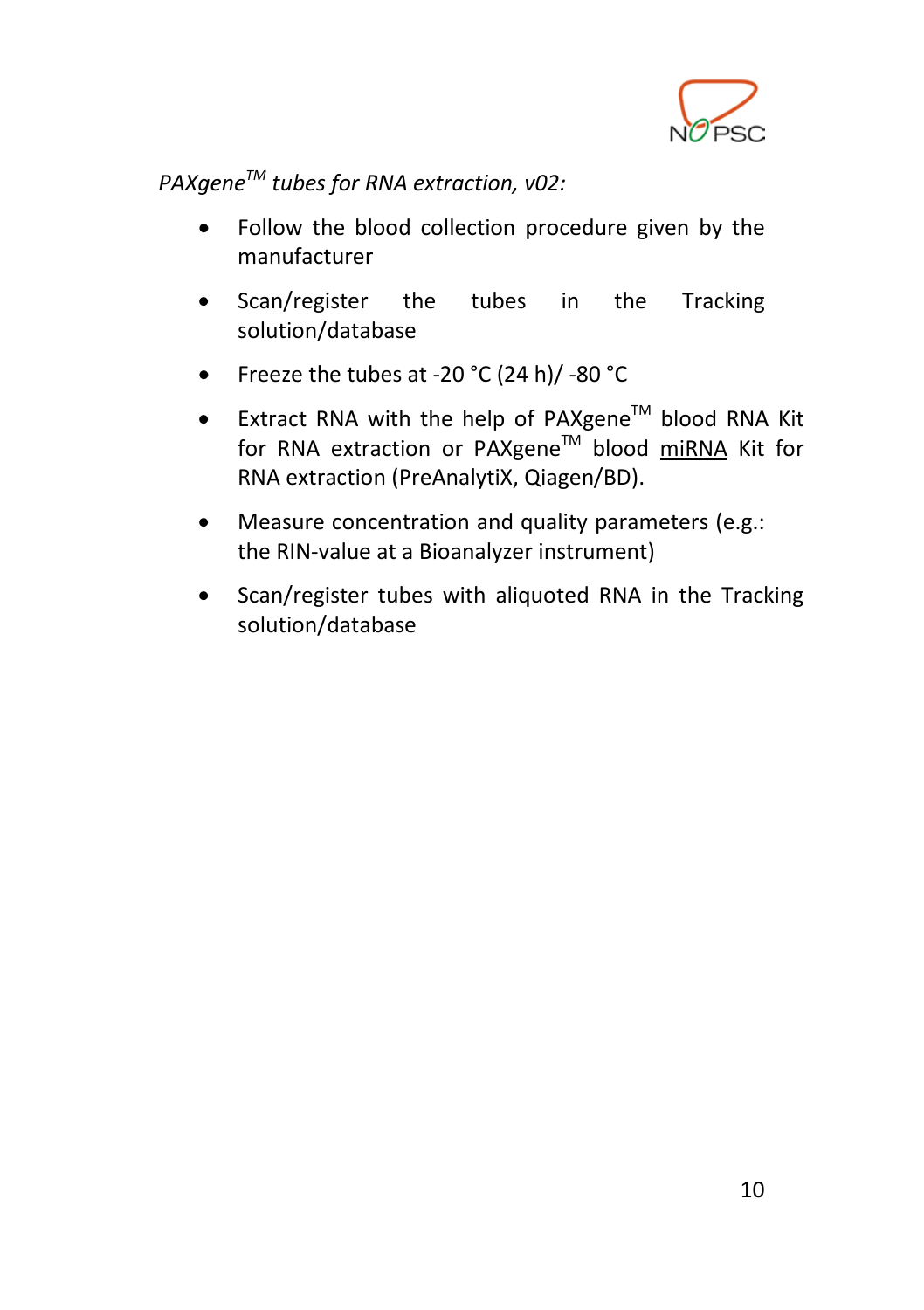

### <span id="page-11-0"></span>Chapter 3 – Urine collection

*Urine protocol, v02:*

- Morning urine (if possible) is collected
	- o Either at home and brought to the hospital the same day, or when the patient is hospitalized or at the outpatient clinic.
- Keep refrigerated until aliquotation (always freeze same day as sampled)
- Transfer the urine to storage tubes, make sure to make several aliquots
- Scan/register the tubes in the Tracking solution/database
- Freeze the tubes at -80 °C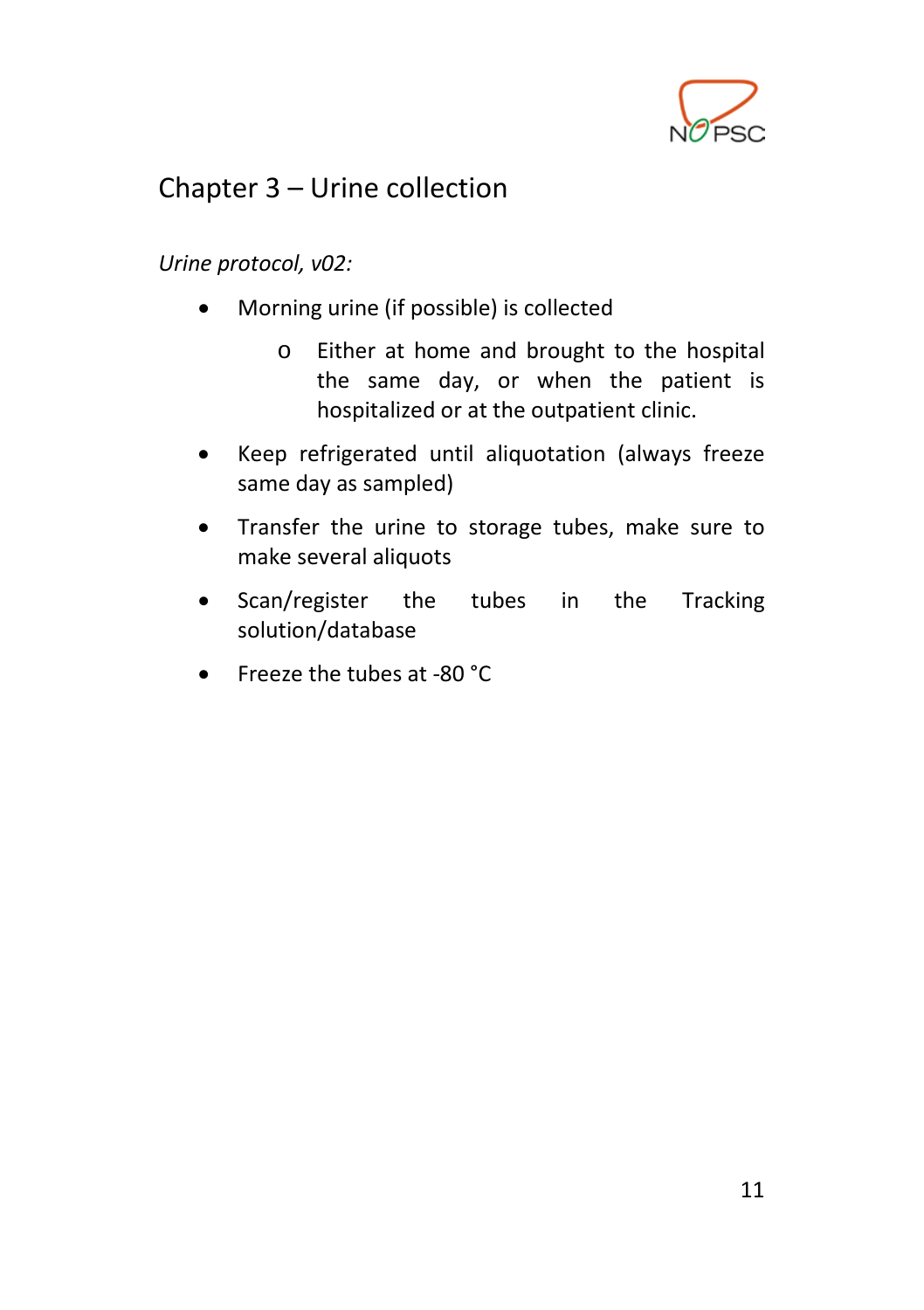

### <span id="page-12-0"></span>Chapter 4 – Feces for gut microbiota (DNA) studies

We use PSP® Spin Stool DNA sampling tube (Invitek), in addition to an empty sampling tube. Sample collection device is bought from Ability Building Center, USA (Protocult 120 Disp Stool Collection Device, art no: 1030. Contact person Julia Ramsey, [juliar@abcinc.org\)](mailto:juliar@abcinc.org).

Patients are given the equipment necessary to perform sampling at home. Samples are then sent via regular mail back to the hospital. Envelopes must be marked with the dimond shaped "UN3373"-logo and the text "Biological Substance, Category B" and shipment containers with absorbable material must be used for the PSP sampling tubes – since they contain liquids. Please consult local authorities for details. (In practice United Nations Packing Instruction 650 is used world-wide).

*Feces sampling procedure, v01* (given to the patient):

- If you are on antibiotics, please wait 4 weeks from the last tablet taken.
- Due to the time limit, please send samples only on Mondays–Wednesday. The samples must not be older than 24 hours when they are shipped (sample quality is reduced after day 3).
- Sample tubes and questionnaire have been labeled with a unique study number.
- At the sampling time, please make sure to not contaminate the stool sample with urine.
- Sit down and collect the stool sample directly in to collection device (please see directions underneath).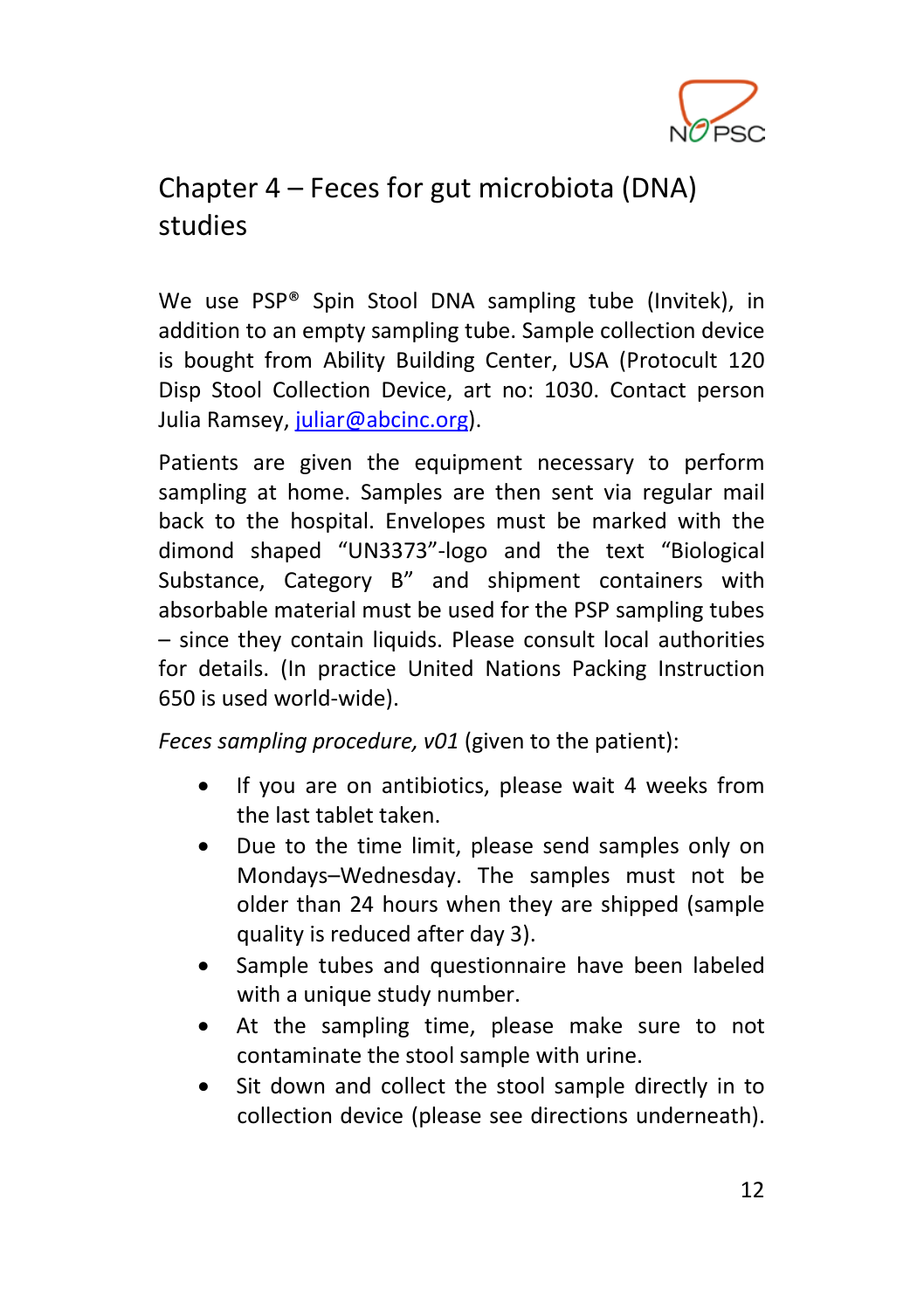

If, by accident, some urine contaminates the device, try again with device number two.

- Use the spoon connected to the lid of the PSP tube to transfer stool from the device to the tube. Only one spoon size is needed.
- Make sure the lid is securely fastened, and then shake the tube until the stool is thoroughly distributed (the stool will sometimes not dissolve completely, this is ok). Then put the tube inside the provided transport container.
- Use the spoon connected to the lid of the empty tube to transfer stool from the device to the tube. Only one spoon size is needed.
- If needed, please clean the tubes on the outside and place in the Ziplock plastic bags, use double set of bags.
- Fill out the questionnaire, and place it and ziplock bags/tubes in the return envelope. Since the tubes and the form have been pre-labeled, there is no need to write anything on either.
- Ship the sample the same day, or at the latest, the next morning.
- 1. Lay collection device on flat surface. Fold flaps up.
- 2. Peel back adhesive tape on both sides.



3. Insert device into toilet bowl and attach the tape.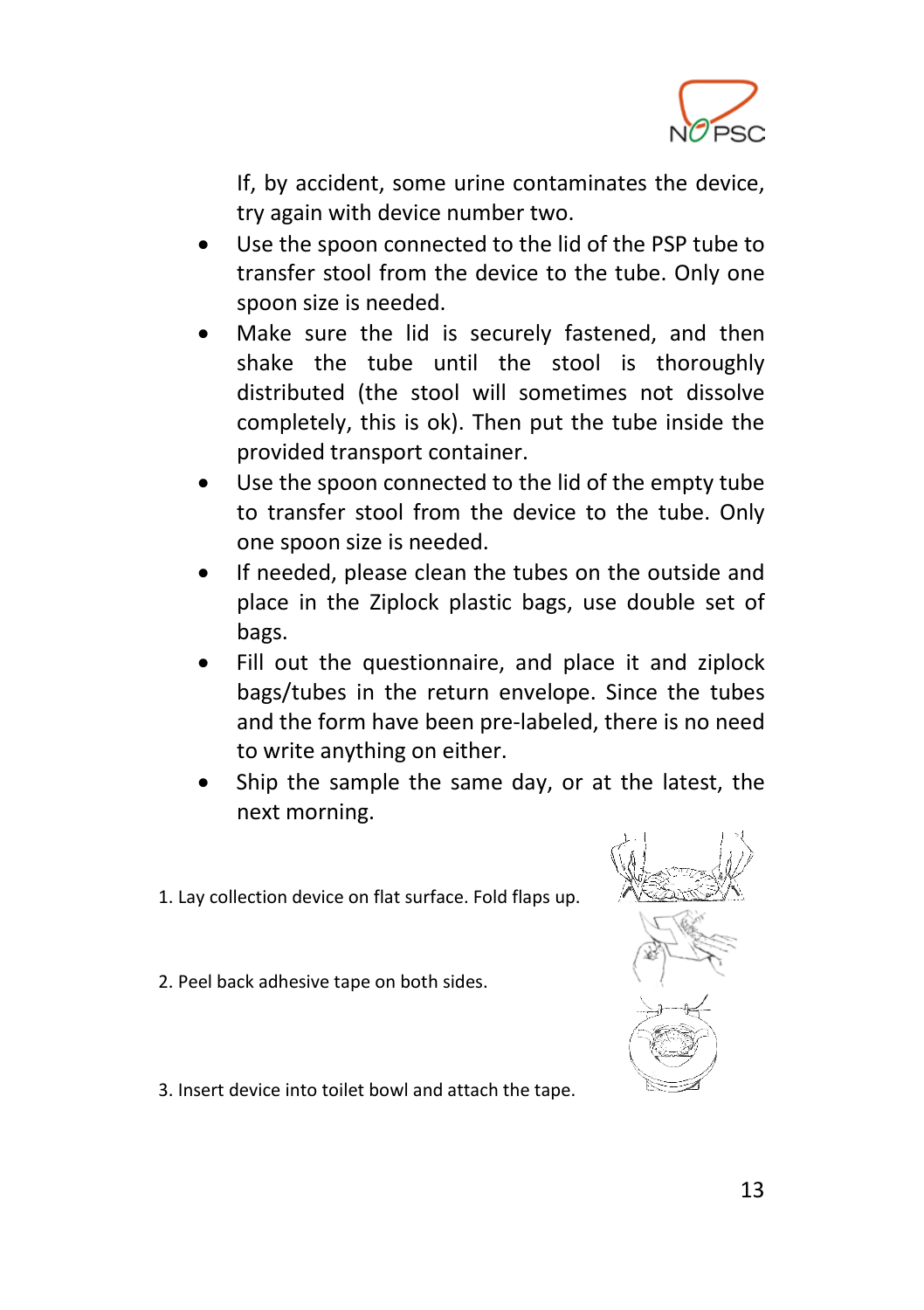

For all participants we register:

- Age
- Sex
- Ethnicity
- Height and weight (BMI)
- Geographical localization (if international study)
- The use of antibiotics the last 3 months (type and dose/time period)
- Smoking
- Medications (use check boxes if you are interested in specific medications)
- Chronic diseases
- Longer stays abroad (more than 4 weeks in length, during the last 12 months) – What country, how long and when
- Acute bowel symptoms (vomit AND/OR diarrhea) last 4 weeks
- Colectomy (removal of the bowel) AND/OR enterostomy (eg. ileostomy)
- Regular use of probiotics (and/or prebiotica) listed
- Diet in principle two ways to collect data:
	- o As a minimum; gather info regarding special diets:
		- Eg. vegetarian diet, vegan diet, non gluten diet, low-carbohydrate.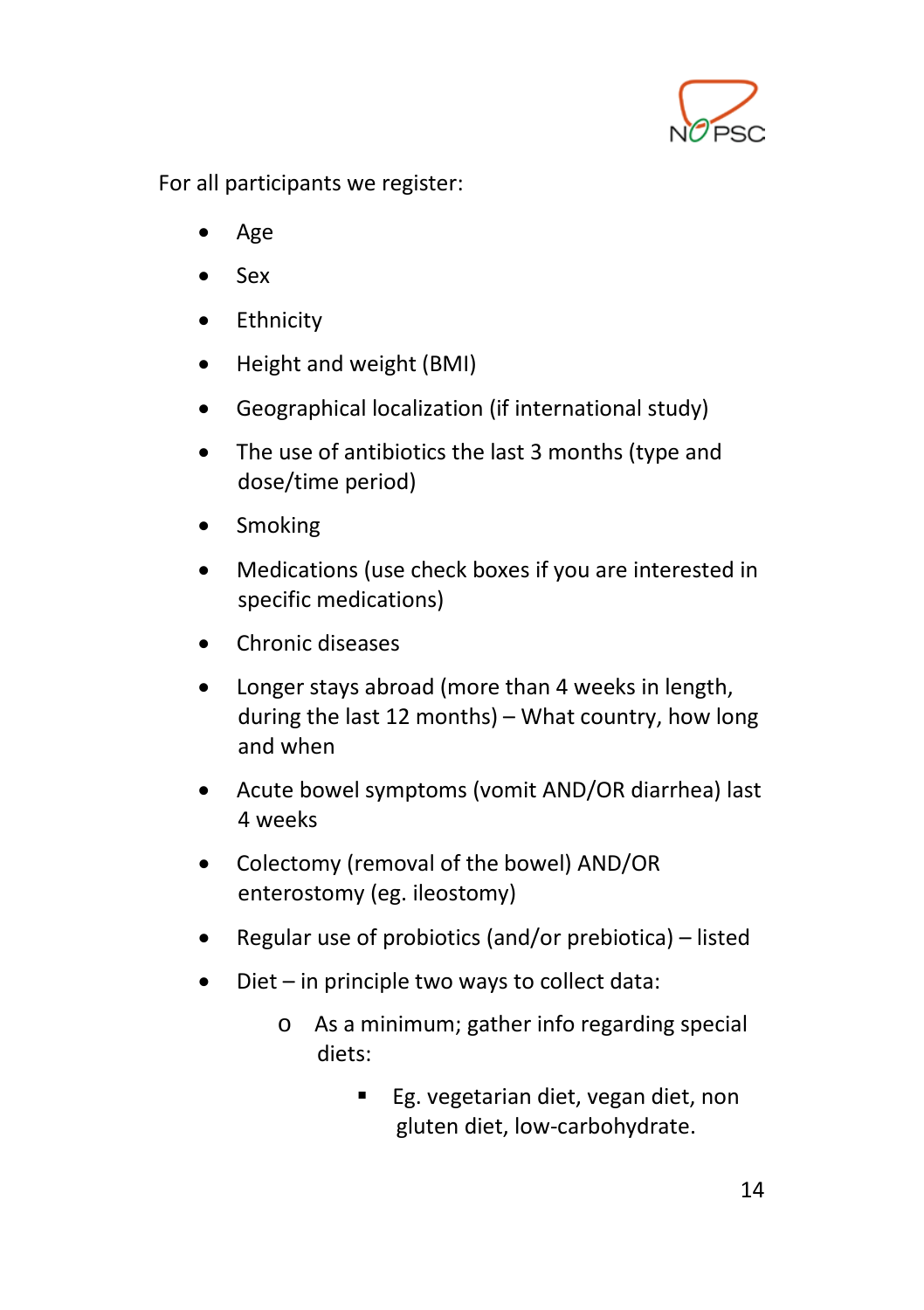

o If more details are needed (recommended); use a food-frequency questionnaires (FFQ) or food-recall questionnaires (RFQ).

For further details see[: http://www.microbiome-standards.org/](http://www.microbiome-standards.org/) and MIsX standards[: http://gensc.org/projects/mixs-gsc-project/](http://gensc.org/projects/mixs-gsc-project/)

Upon reception of samples in the biobank:

- Check study number on form and samples
- Register the sample date/time and reception date/time in a database. Contact patients if information is missing.
- Freeze the samples at 80 °C

DNA from the stool sample in the PSP tube is extracted with the PSP Spin Stool DNA Plus Kit (Nordic Biolabs). Extracted DNA is aliquoted to (matrix) tubes (eg. 30 µl in 4 tubes)

- Measure concentration and quality parameters (e.g.: 260/280 and 260/230 at a NanoDrop® instrument)
- Scan/register the tubes in the Tracking solution/database
- Freeze the tubes at -80 °C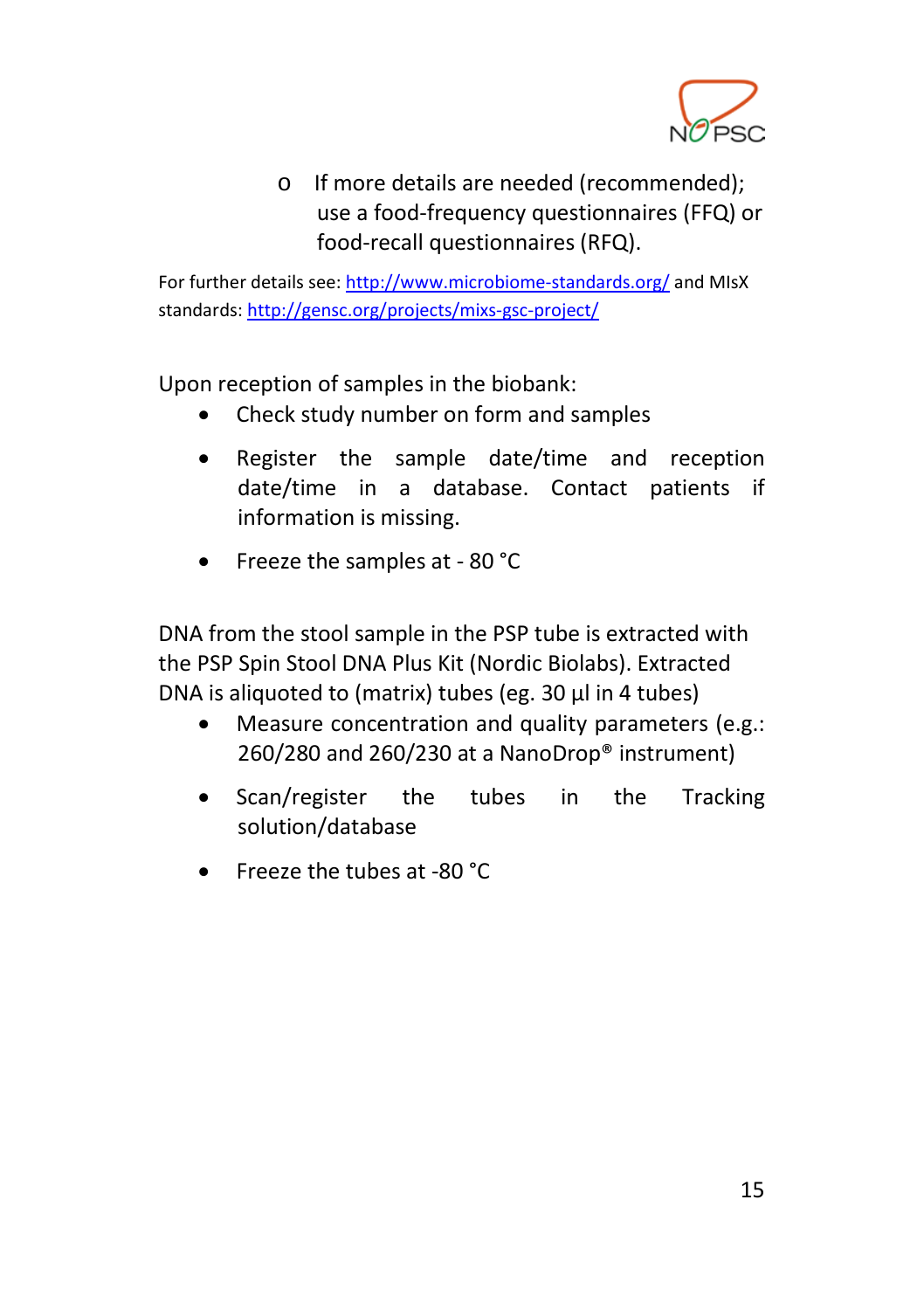

### <span id="page-16-0"></span>Chapter 5 – Brush cytology and bile from ERCP

#### Equipment needed:

Liquid nitrogen (LN) in a thermos

Ice cubes in a polystyrene box

Tubes for brush cytology sample

Tubes for bile

Sampling form (see attachment 2)

#### Sampling, main points:

*Brush cytology sample from ERCP, v01:*

- Transfer the brush sample to an empty tube and place in thermos with LN
- In the biobank:
	- o Scan/register the tube in the Tracking solution/database
	- o Freeze the tube at -80 °C

*Bile from ERCP, v01 (with or without protease inhibitor):*

- Transfer the bile to an empty tube
- Place on ice
- In the biobank:
	- o Add protease inhibitor (art no. P8340, SigmaAldrich) to some of the bile volume (10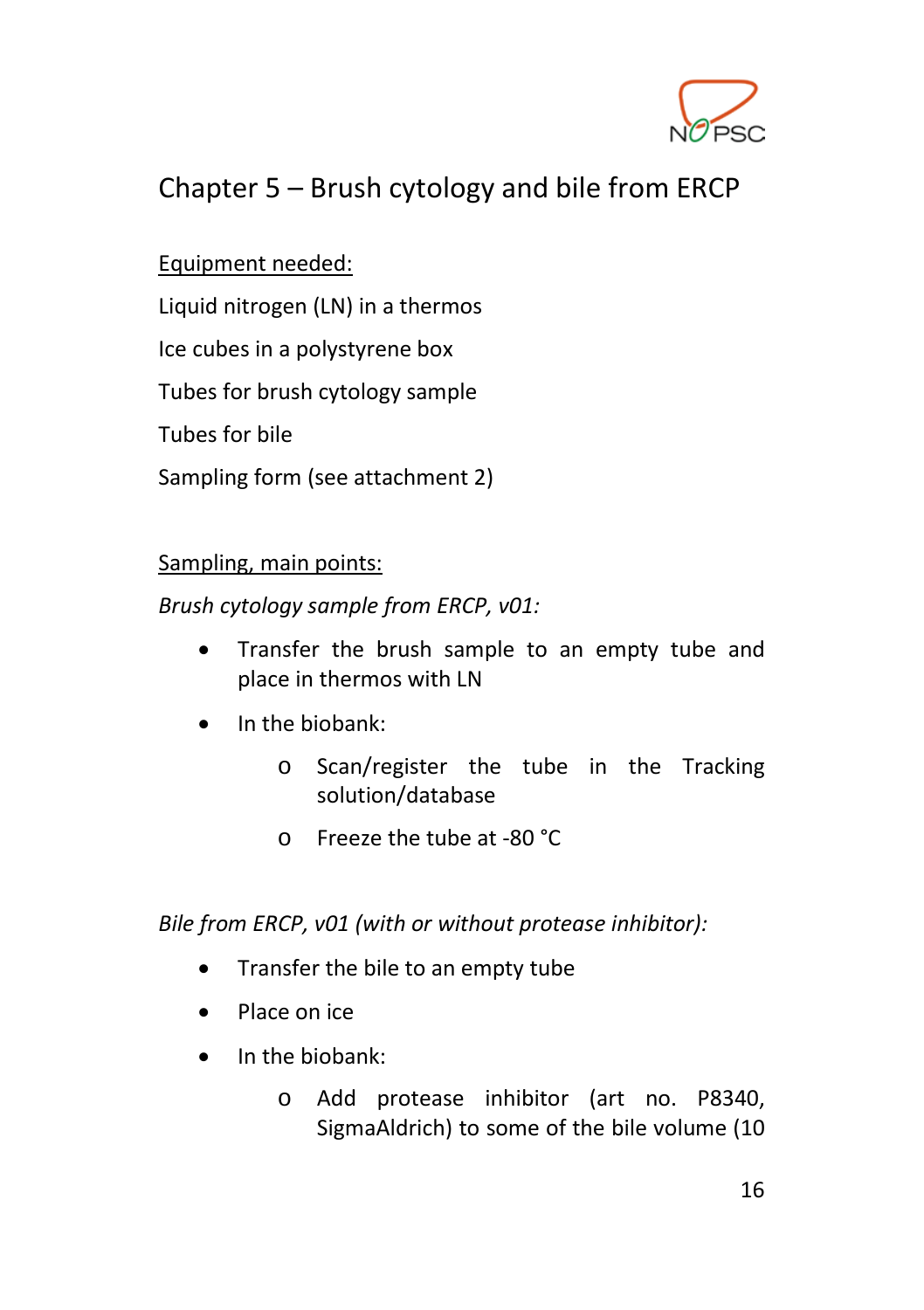

 $\mu$ l protease inhibitor + 1 ml bile, mix and aliquote)

- o Aliquot bile with and without protease inhibitor to storage tubes (keep the samples on ice)
- o Scan/register the tubes in the Tracking solution/database
- o Freeze the tubes at -80 °C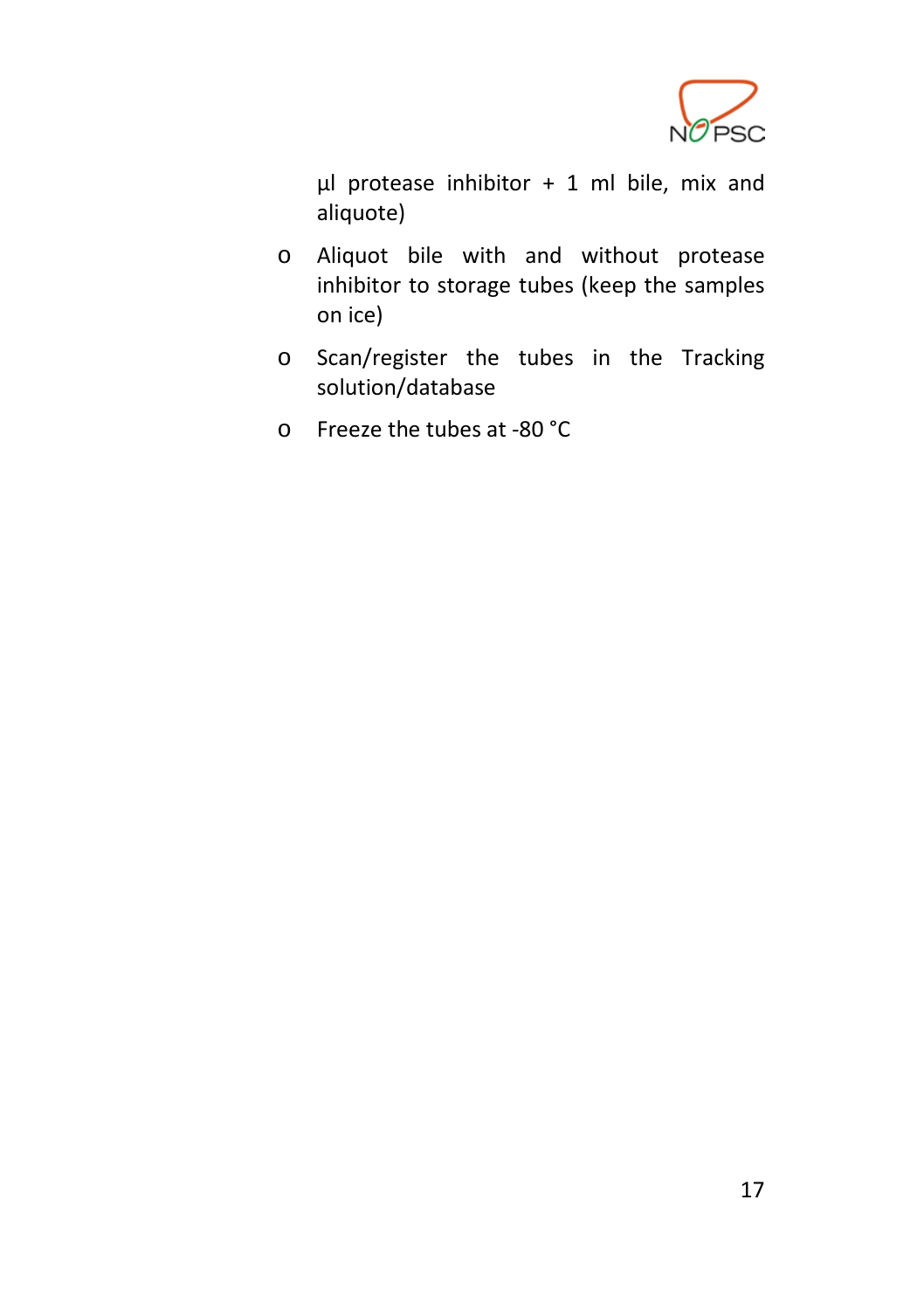

### <span id="page-18-0"></span>Chapter 6 – Sampling from explanted liver

Two equipment packages are pre-made for the protocol, one from the surgical department and one from the biobank.

Equipment package 1 (Surgical Dept):

Scalpel and blades Probe (anatomical) **Scissors** Forceps and Pean's forceps Gloves Table (trolley) Table cover Cover/box to put explanted liver on while sampling Wet ice Bucket for the liver (transport to pathology dept)

#### Equipment package 2 (Biobank):

Dry-ice in polystyrene box 2-methylbutane, ice cold (stored in small bottles at -80) Liquid nitrogen in thermos Extra polystyrene box for wet ice Tubes (for the samples), including nunc tubes with protease inhibitor (10 µL, art no. P8340, SigmaAldrich) Paraformaldehyde (4 % in buffer) Single-use plastic pipettes Biopsy needle (we use T Lok Bone Marrow Biopsy Needle, Angiotech Denmark A/S), diameter 1,8mm. Timer Sampling form (see attachment 3)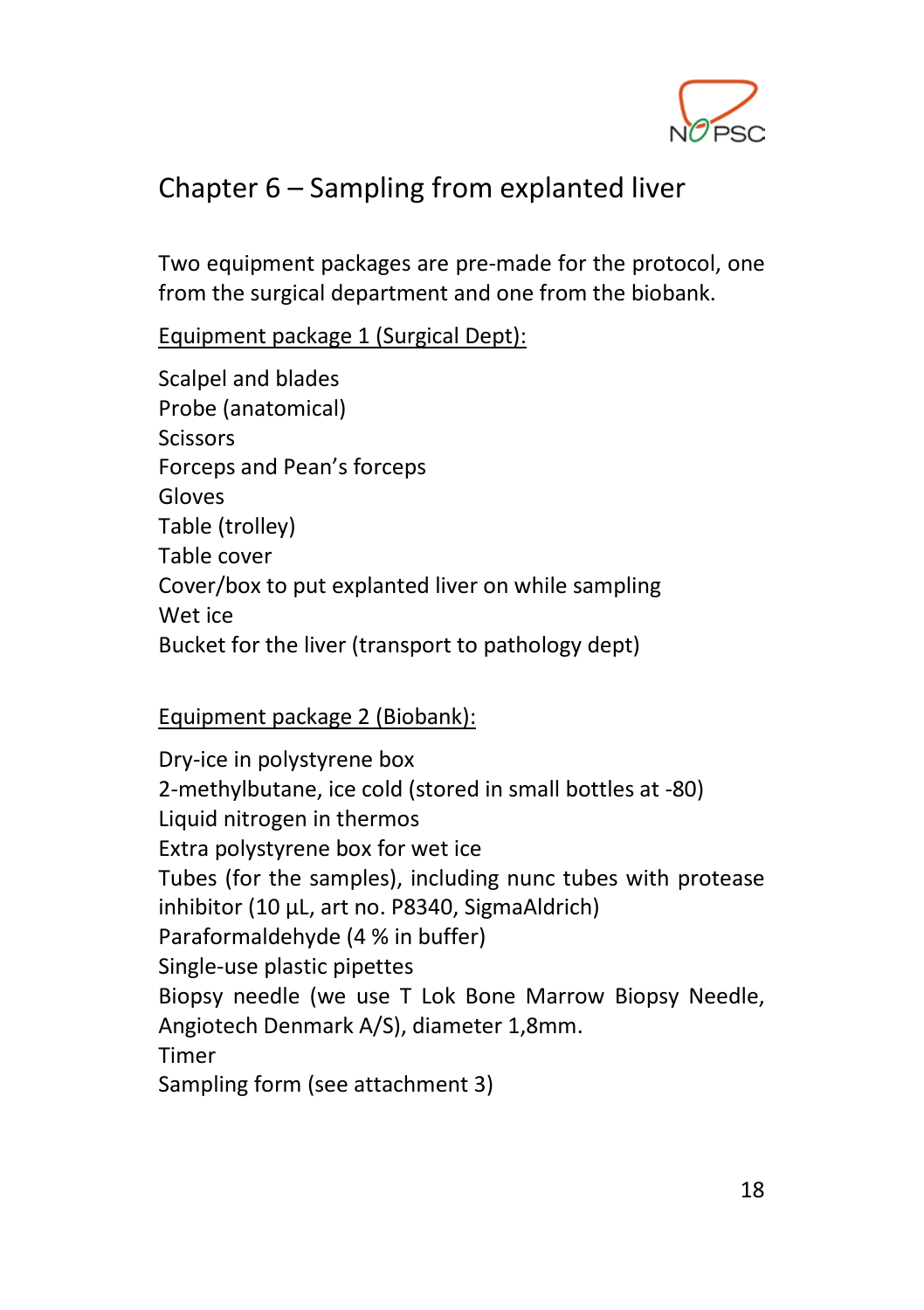

#### Sampling, main points:

- Sampling must be performed immediately after explantation. Avoid generating loose tissue samples during sampling (the remains must be delivered in one piece to pathology).
- If cancerous tissue is present use a separate needle on this tissue, or there will be a risk of contamination.
- Describe the biopsies as good as possible (including time), think of what information is useful later.
- *Tissue to be treated with 2-methylbutane* (Note: Extremely flammable. Avoid inhalation. Do not dispose in the sink. Contact local chemical adviser regarding your local procedures):
	- o Immerse biopsy for 2-3 seconds in ice-cold 2 metylbutane using a tweezer
	- o Transfer the sample to a sample tube
	- o Screw the cap firmly and release the tube in nitrogen thermos. Note the time on the sample sheet.
- *Tissue to be treated with formaldehyde*:
	- o The tissue is placed in tubes with paraformaldehyde.
- *Bile* is kept in tubes (some tubes with and some without protease inhibitor) on wet ice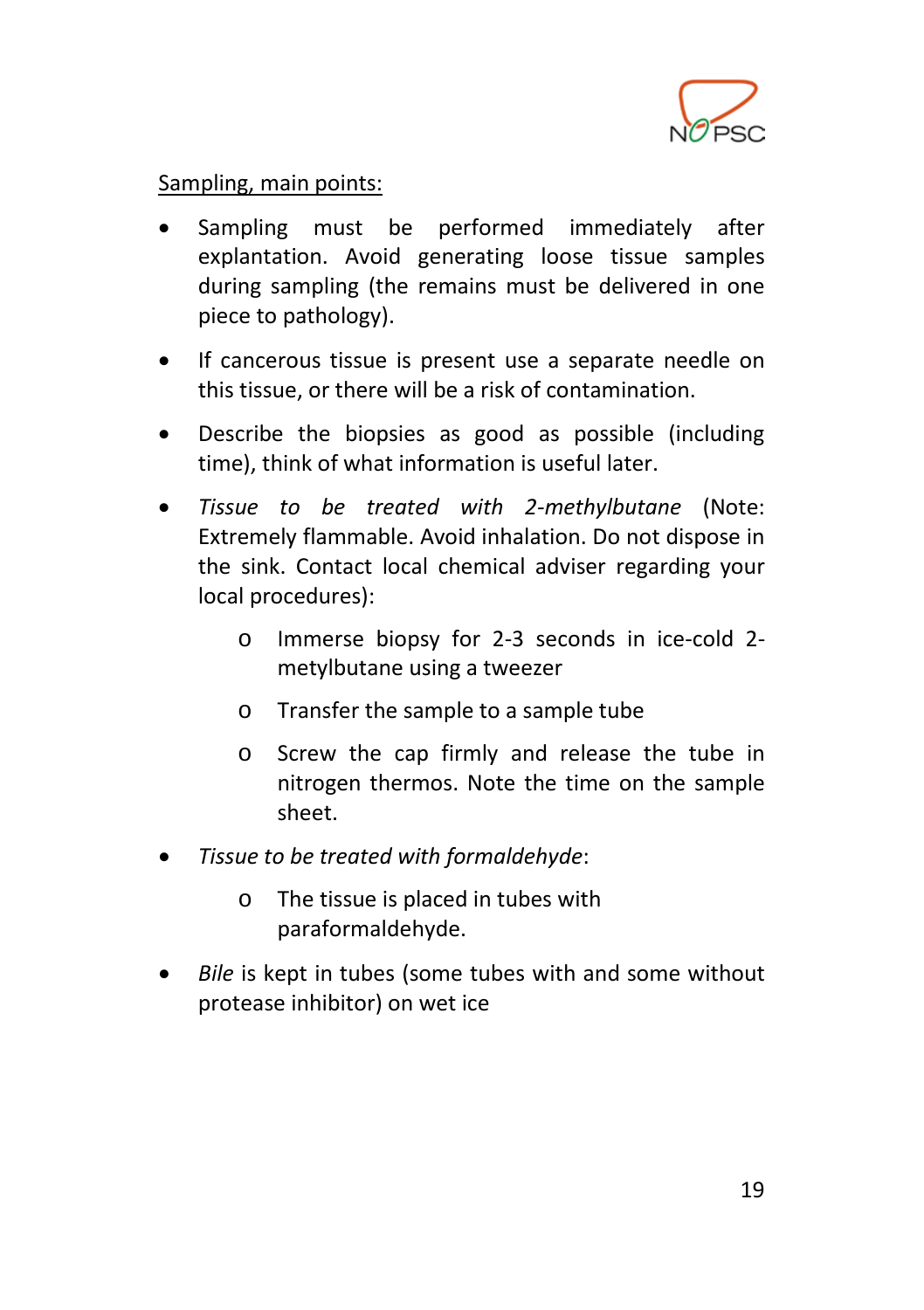

Sampling procedure from explanted liver:

- Start the timer when the liver is taken out! The time from the liver is out to the respective samples are in place in the tubes must be registered on the sampling form.
- Start immediately with 4 cylinder biopsies (40mm, 1,8mm) from the surface of each lobe of the liver for preparation with 2-methylbutane.
- Take 4 cylinder biopsies from the portal area/hilar region of each lobe (for 2-methylbutane).
- Make a hole in the gallbladder for pipetting bile. Collect up to 3 x 1 ml of bile in tubes with protease inhibitor (make sure to turn the tubes 5 times to disperse the protease inhibitor evenly), and 3 x 1 ml in empty tubes. Use sterile plastic pipettes and transfer place the tubes on wet ice.
- Take 2 longitudinal surgical biopsies from the gall bladder using a scalpel (for 2-methylbutane).
- Take a total of 4 needle biopsies from each liver lobe for paraformaldehyde preparation, 2 from the surface and 2 from the deep/hilar regions.
- If tumor or clearly enlarged lymph nodes are identified, take 4 surgical biopsies for preparation with 2 methylbutane, 1 for paraformaldehyde. (Discussion with surgeon may be necessary)
- Finish by making large slices (1,5 cm thick) in the liver before final paraformaldehyde fixation for pathology dept.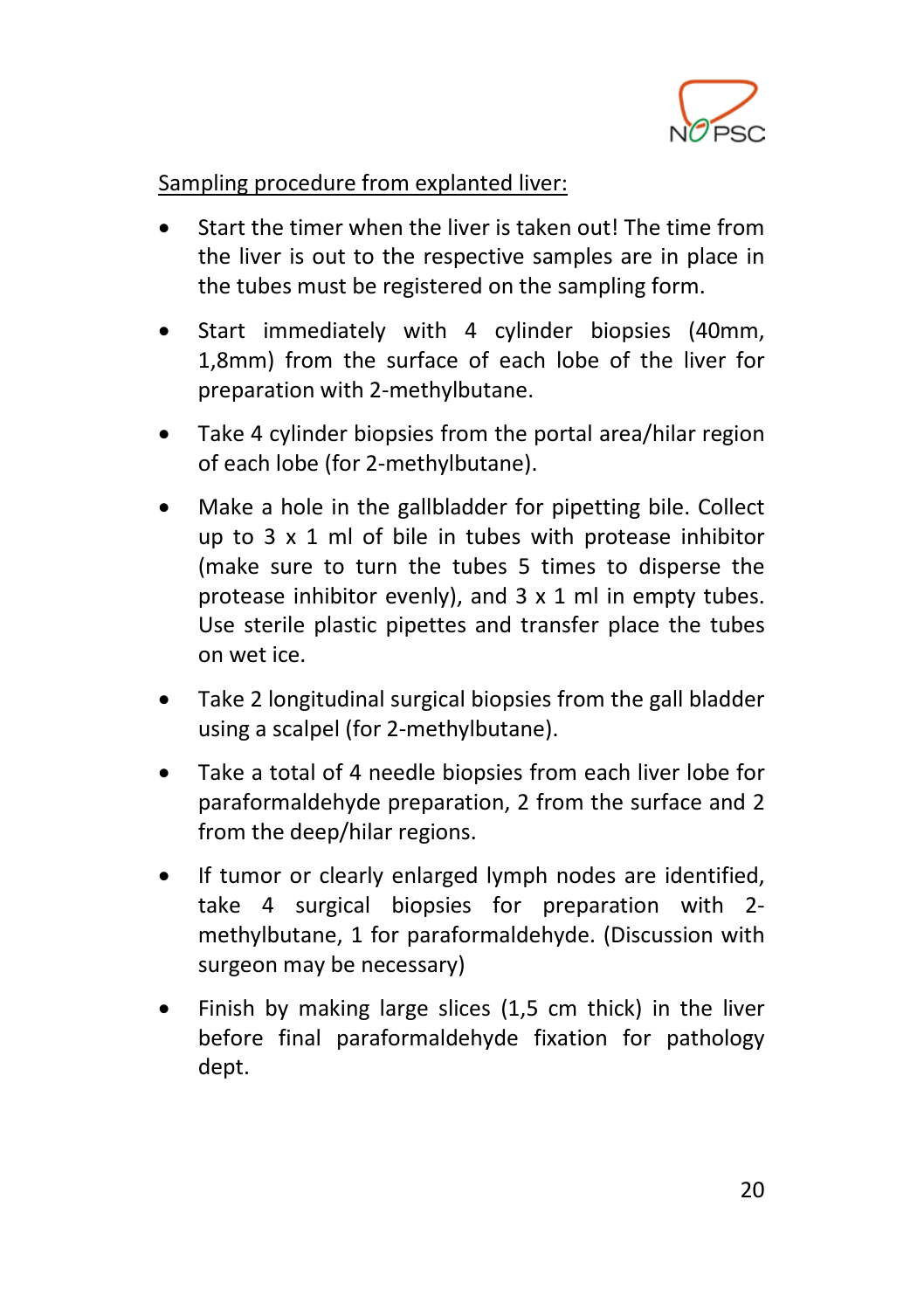

#### In the biobank:

*Tissue treated with 2-methylbutane, v01:*

- Scan/register the tube in the Tracking solution/database
	- o Make sure to describe the biopsies in detail
- Store the biopsies in the gas phase of LN2

*Tissue treated with formaldehyde, v01:*

- Scan/register the tube in the Tracking solution/database
	- o Make sure to describe the biopsies in detail
- Store the biopsies in room temperature (short-term storage, 24 h)
- Long-term storage in paraffin blocks after routine preparation

*Bile from liver transplantation, v01 (with or without protease inhibitor)*

- Aliquot (keep the samples on ice)
- Scan/register the tube in the Tracking solution/database
- Freeze the tubes at -80 °C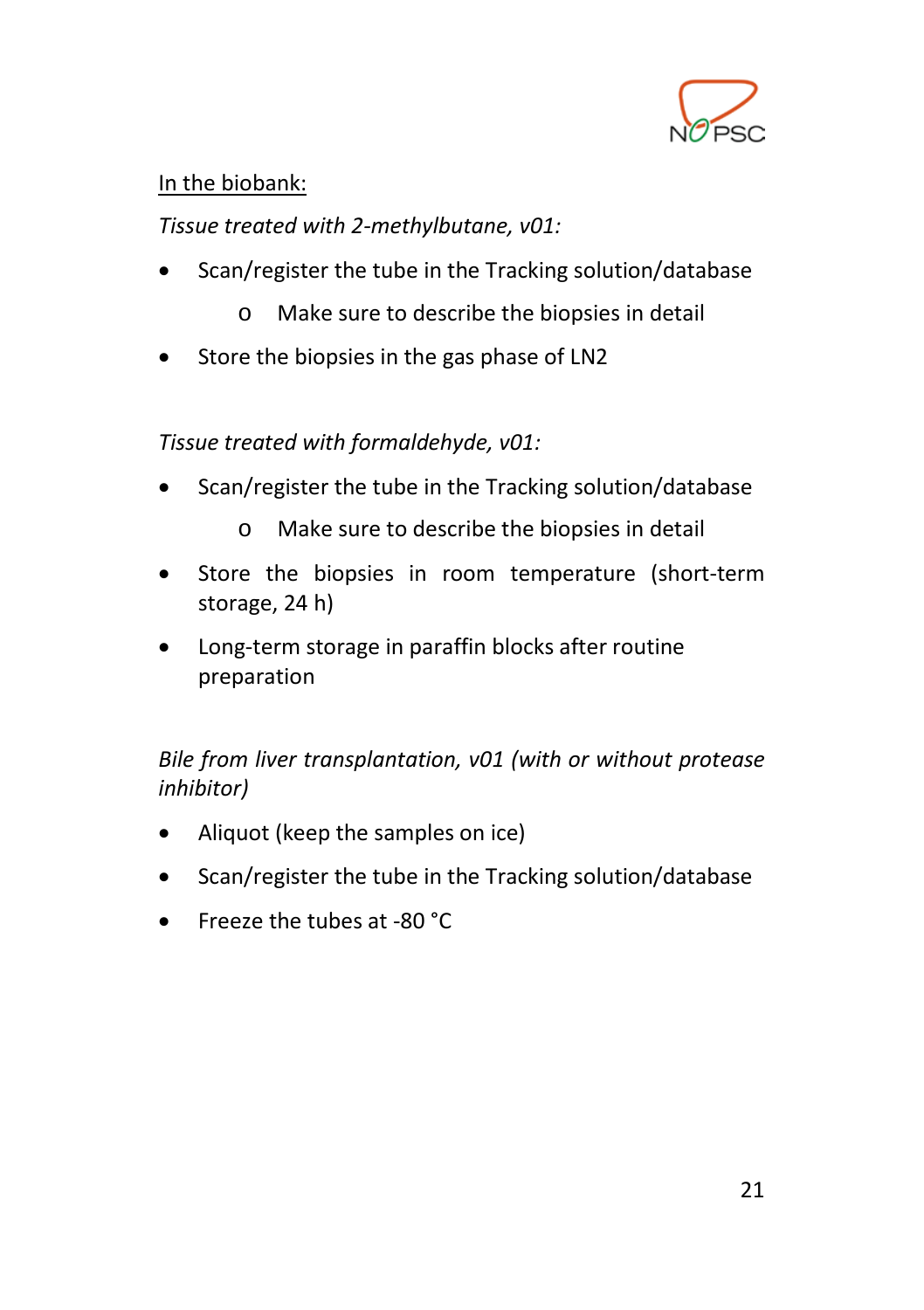

### <span id="page-22-0"></span>Chapter 7 – Ultrasound elastography

An annual ultrasound exam of the liver is recommended in current guidelines for the follow-up of patients with PSC, as a means of surveillance with regard to the development of fibrosis and cirrhosis, portal hypertension, malignant liver lesions and gall bladder polyps. Point shear wave elastography has emerged as a new tool to evaluate liver fibrosis, measuring the speed of ultrasound-initiated shear waves through the liver tissue as an expression of tissue elasticity, which is correlated to histological grade of fibrosis. Point shear wave elastography may be performed by ARFI (Siemens) or ElastPQ (Philips), or more recently developed applications. Information on BMI and liver tests (transaminases to evaluate liver inflammation, bilirubin to evaluate cholestasis; preferably within a week) improve the interpretation of elastography results.

*Standard ultrasound of the liver, bile ducts and spleen*

- Routine B-mode scan through the liver, bile ducts and portal area with a 3.5-5 MHz probe. Describe the liver capsule (regular / irregular), parenchyma (homogeneous / coarse), any left lobe hypertrophy, ascites, bile duct variability or lesions.
- Measure the gallbladder length (and width) and maximum wall thickness, note any gall bladder polyps (and measure the size).
- Measure the spleen length and width.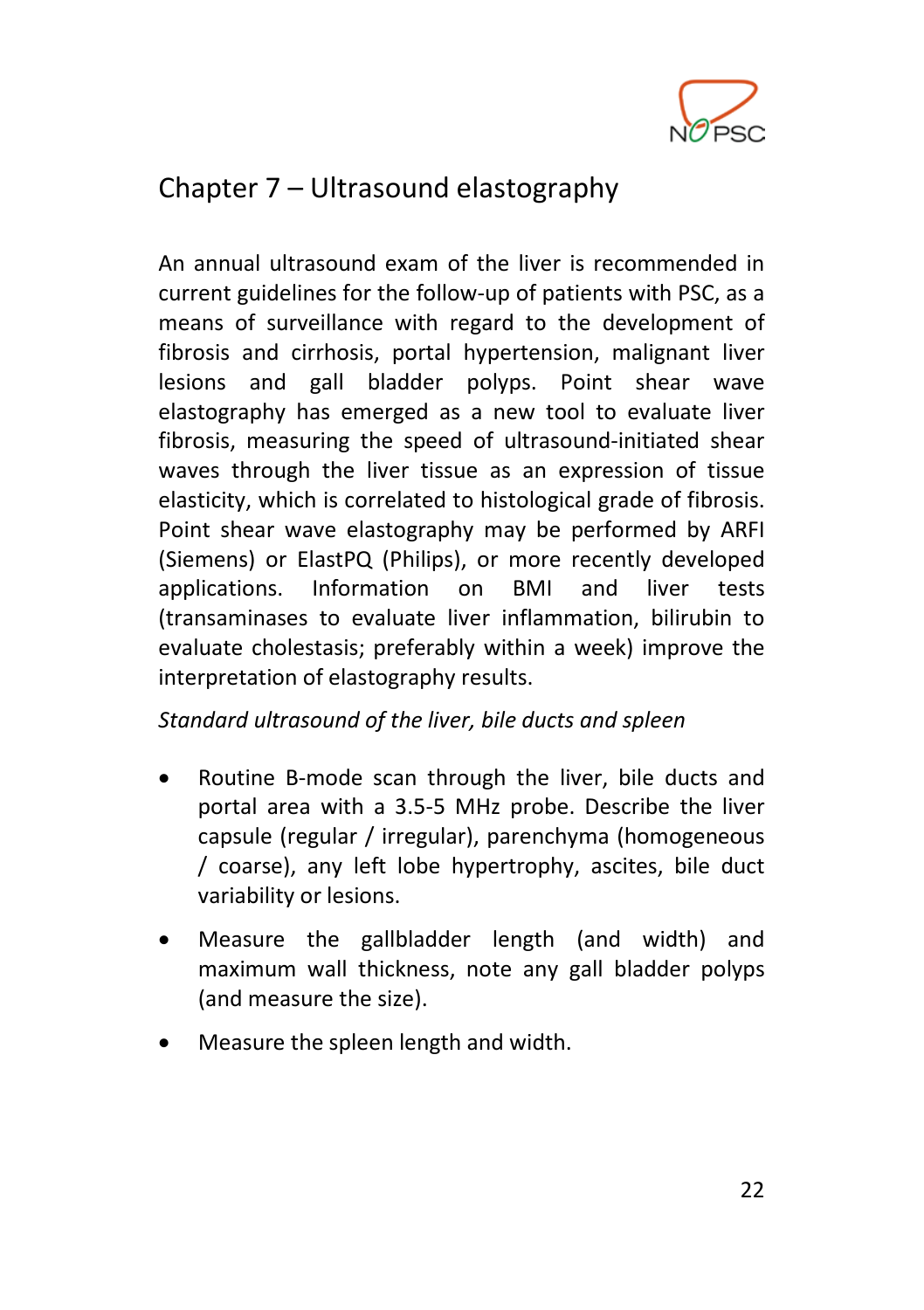

• Doppler ultrasound: Measure the portal vein diameter and note whether the flow is inverted. Evaluate the hepatic vein flow profile (triphasic or blunted?).

*Ultrasound elastography by point shear wave elastography*

- Note which instrument and probe are being used, as well as investigator.
- The patient should be fasting for at least 3 hours, placed in the supine position with the right arm maximally abducted, and instructed to stop breathing with a relaxed mid-breath hold during acquisitions. Measurements should be made in the right intercostal space for the right liver lobe, in an area free of large vessels or bile ducts, at 2-6 cm from the liver capsule.
- Ten valid acquisitions and a success rate  $(SR) > 60$  % are needed for a valid measurement. The mean, SD and median shear wave velocity in m/s of 10 valid acquisitions should be noted, as well as the total number of acquisitions and the number of failed acquisitions (in order to evaluate the SR).
- Measurements may also be performed in the left liver lobe through a subcostal position in the midline, and in the spleen through a left intercostal position.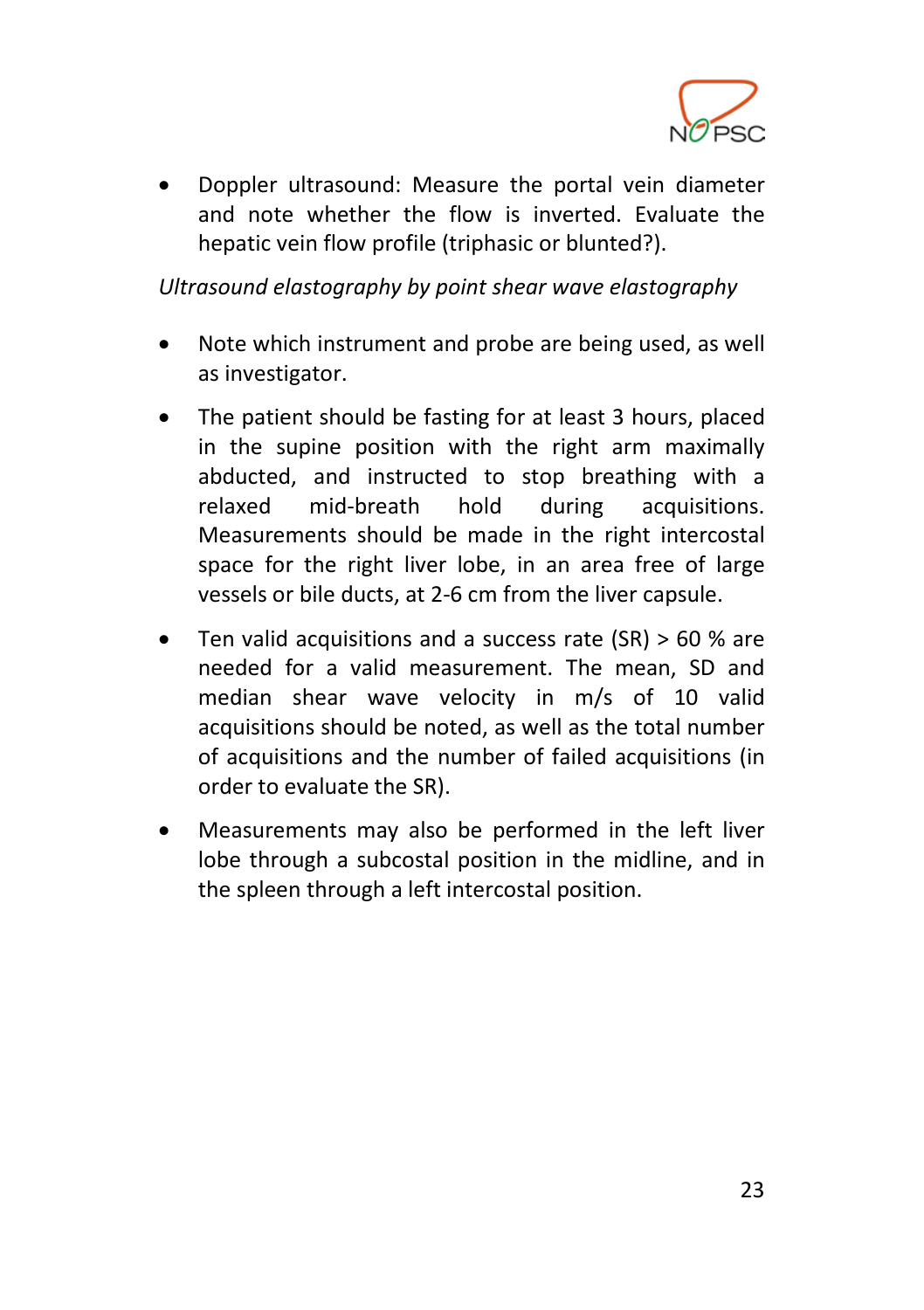

### <span id="page-24-0"></span>Chapter 8 – GI sampling protocol

This protocol (see attachment 4) is a modification of the protocol used in the IBSEN study (Inflammatory Bowel South-Eastern Norway), and is used to gather biological material and clinical information from patients with inflammatory bowel disease (IBD) and other gastrointestinal phenotypes including control populations.

Blood samples are taken as describes in Chapter 2. Blood sampling is performed after the patient has emptied their bowel, but before the endoscopic procedure. Clinical data is registered in a separate Access database.

For standardized registration of gastrointestinal symptoms we use the GSRS-self form. Please contact AstraZeneca if you are interested in using this form:

[PROinformation@astrazeneca.com](mailto:PROinformation@astrazeneca.com)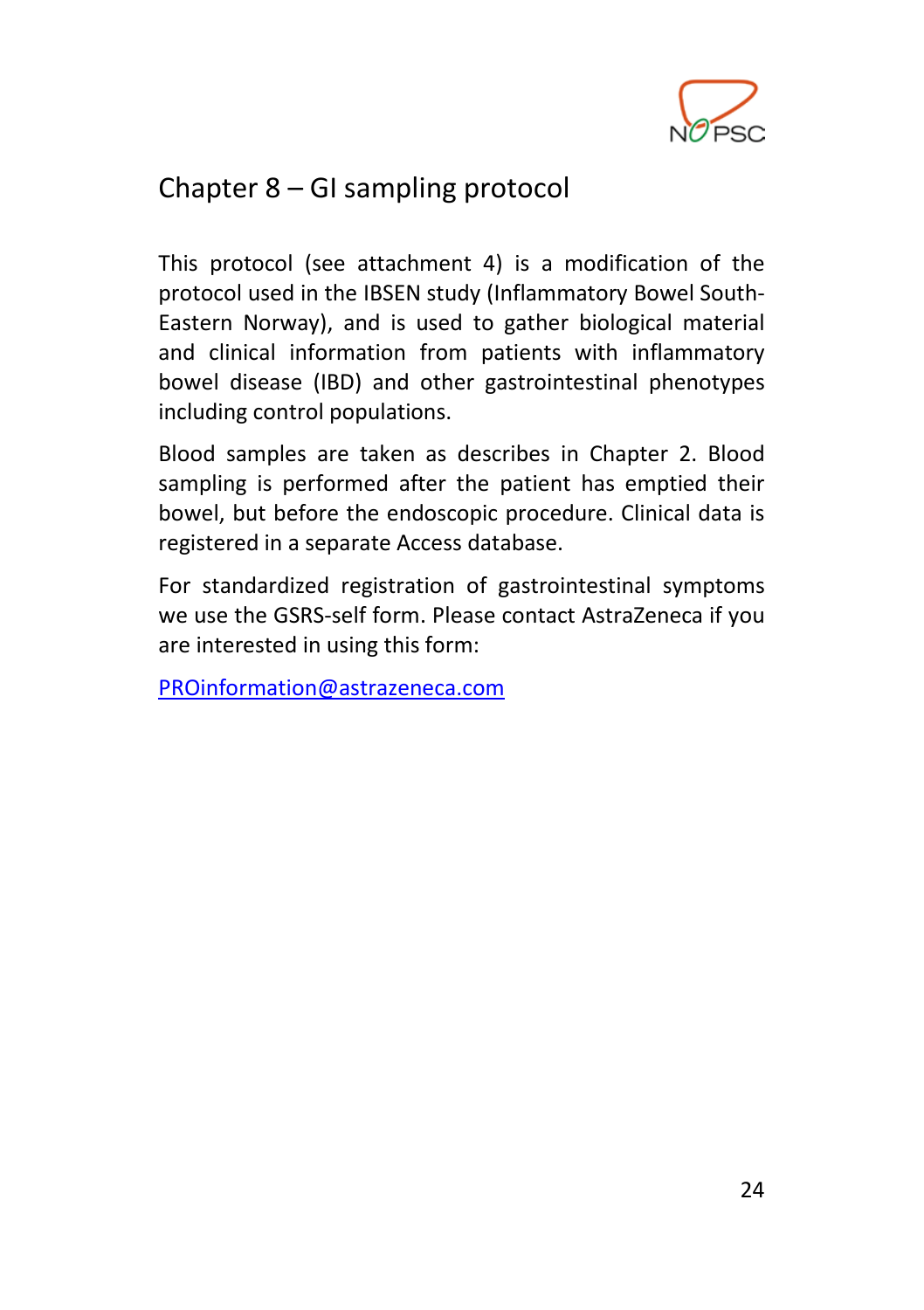

<span id="page-25-0"></span>Appendix Attachment 1

### <span id="page-25-1"></span>**SAMPLES FOR BIOBANK (example) Blood samples**

Patient ID:

Date/time:

Is the patient fasting: Yes/ No

Sampler (Sign):

Number of aliquots:

EDTA plasma BD P100 plasma, lot no: Serum CTAD, lot no:

Comments/deviations from protocol: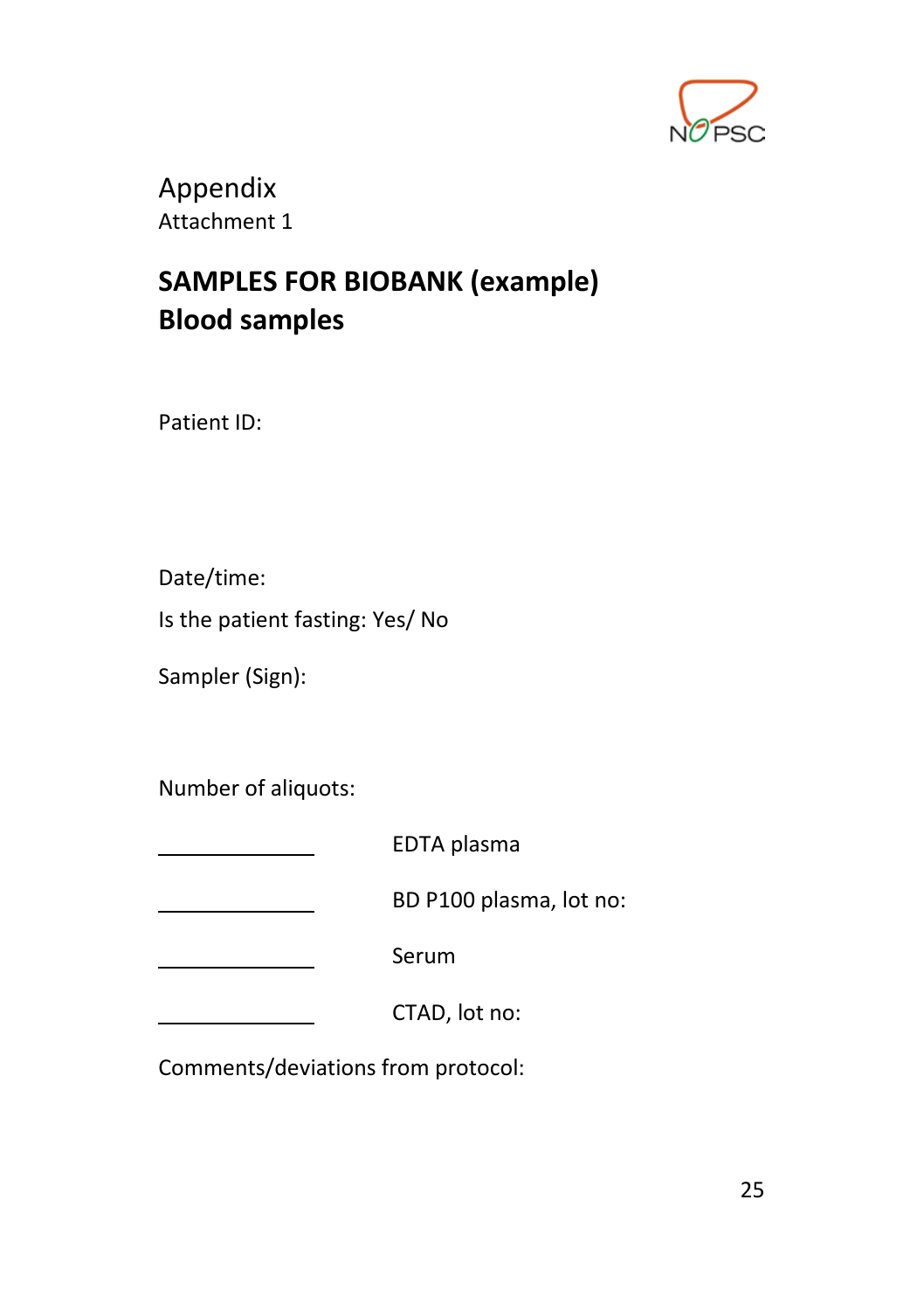

Attachment 2

### **SAMPLES FOR BIOBANK (example)**

### **Brush cytology and bile from ERCP**

Patient ID:

Date:

Which categories where sampled:

| Brush cytology sample | $\Box$ Yes $\Box$ No |  |
|-----------------------|----------------------|--|

Endoscopist:

Samples collected by:

Samples aliquoted by:

Comments/deviations from protocol:

Contrast present:

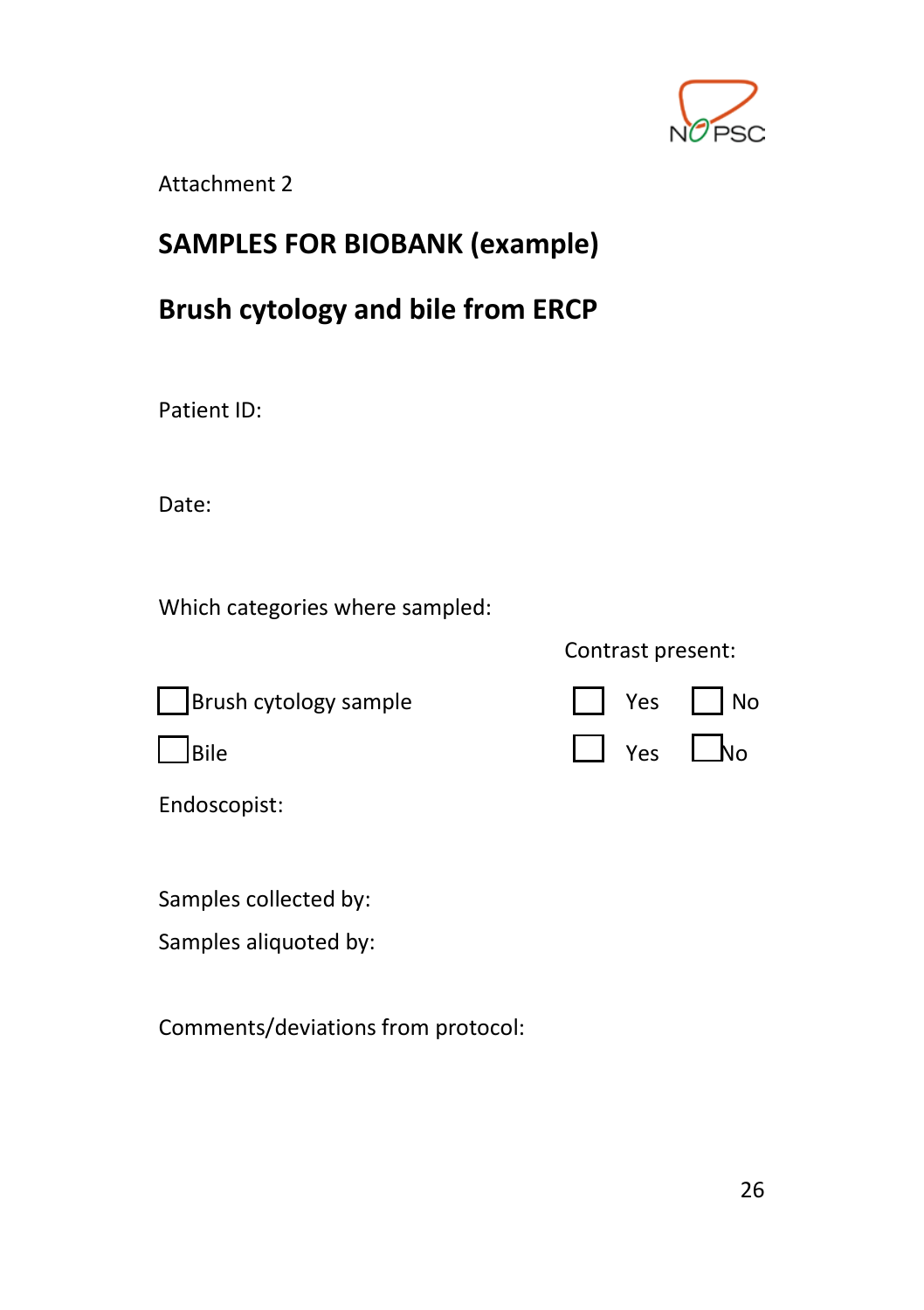

#### Attachment 3

#### **SAMPLES FOR BIOBANK (example)**

#### **Tissue and bile samples from liver explants**

Patient ID:

Date:

When (time) was the liver taken out:

When (time) was all sampling finished:

Which categories were sampled:

| Liver tissue (Snap Freeze)      |
|---------------------------------|
| Lever tissue (paraformaldehyde) |
| Lymph nodes                     |
| Tumor                           |
| Bile                            |
| Gallstone                       |
| Pus                             |
|                                 |

Sampler:

Comments/deviations from protocol: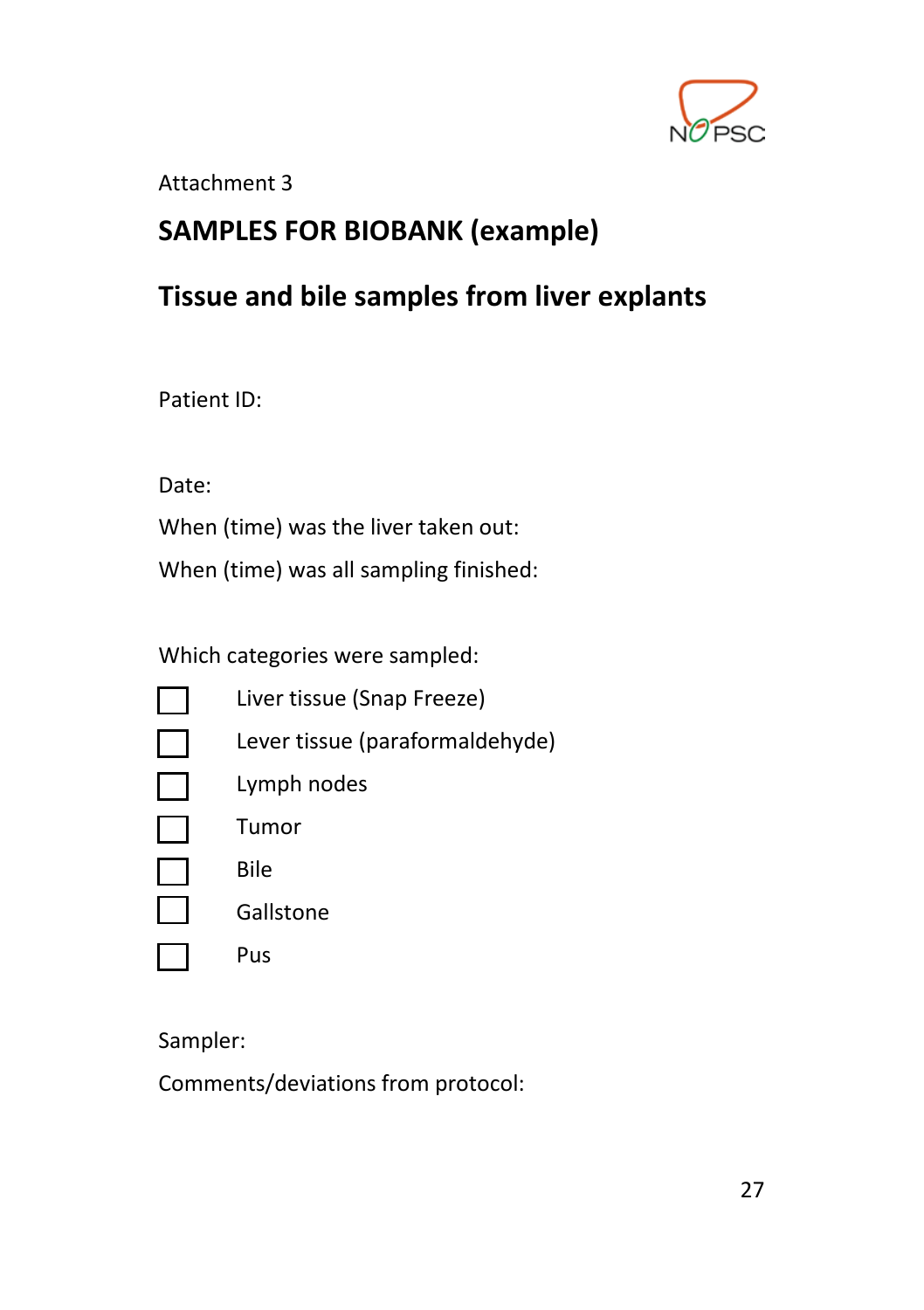

# **Sample list**

| Tube no | <b>Description</b> | <b>Time from</b><br>explant |
|---------|--------------------|-----------------------------|
| Tube 1  |                    |                             |
| Tube 2  |                    |                             |
| Tube 3  |                    |                             |
| Tube 4  |                    |                             |
| Tube 5  |                    |                             |
| Tube 6  |                    |                             |
| Tube 7  |                    |                             |
| Tube 8  |                    |                             |
| Tube 9  |                    |                             |
| Tube 10 |                    |                             |
| Tube 11 |                    |                             |
| Etc.    |                    |                             |
| Tube 35 |                    |                             |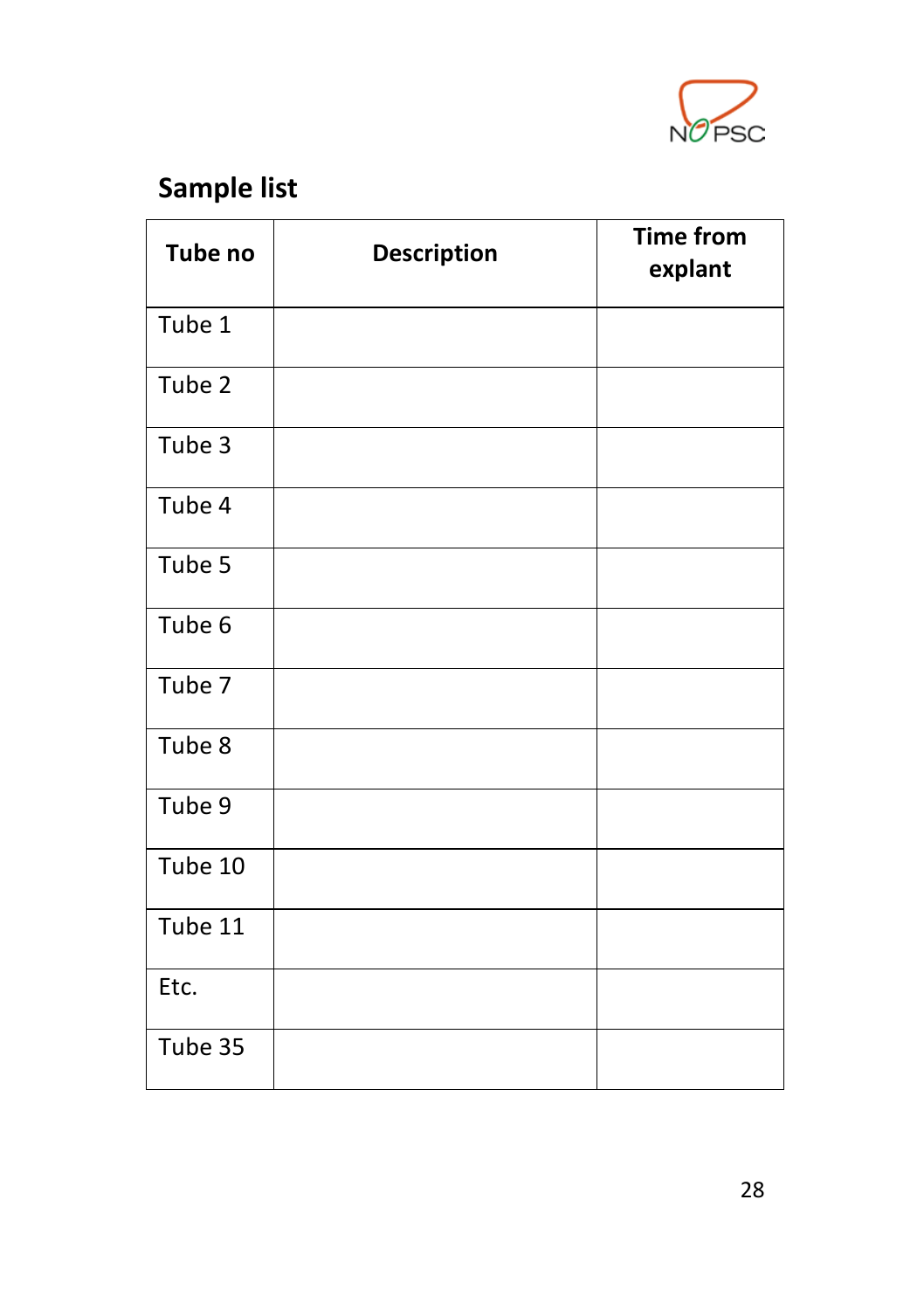Attachment 4



**Diagnosis** 

- $\Box$  Ulcerative colitis<br> $\Box$  Crohn's disease
- $\square$  Crohn's disease<br> $\square$  IBD-unclassified
- IBD-unclassified
- $\Box$  Control
- Other: ………..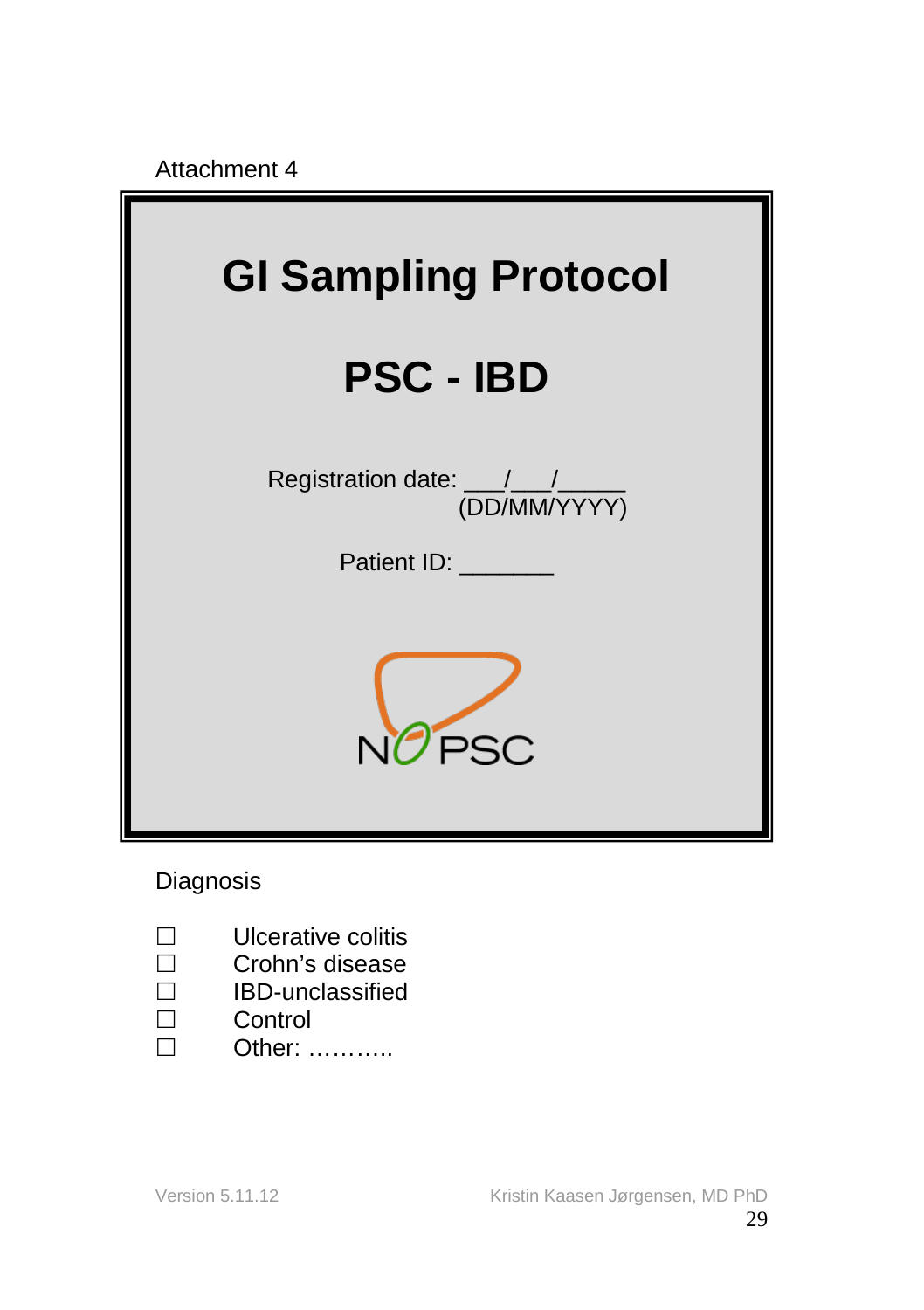|              | <b>Demographics</b>                                                                                                                                                                                                            |  |                               |
|--------------|--------------------------------------------------------------------------------------------------------------------------------------------------------------------------------------------------------------------------------|--|-------------------------------|
|              | Date of birth: __/ __/ ___ □ Female □ Male                                                                                                                                                                                     |  |                               |
| Diagnosis:   |                                                                                                                                                                                                                                |  |                               |
|              | $\Box$ A) IBD                                                                                                                                                                                                                  |  | date of diagnosis: __/__/____ |
|              |                                                                                                                                                                                                                                |  |                               |
| Type of IBD: | $\Box$ Ulcerative colitis<br>$\Box$ Crohn's disease $\Box$ Large bowel $\Box$ Small bowel<br>$\Box$ IBD-unclassified                                                                                                           |  |                               |
|              | Date of diagnosis: \[\squad{\sqrt{\sqrt{\sqrt{\sqrt{\sqrt{\sqrt{\sqrt{\sqrt{\sqrt{\sqrt{\sqrt{\sqrt{\sqrt{\sqrt{\sqrt{\sqrt{\sqrt{\sqrt{\sqrt{\sqrt{\sqrt{\sqrt{\sqrt{\sqrt{\sqrt{\sqrt{\sqrt{\sqrt{\sqrt{\sqrt{\sqrt{\sqrt{\s |  |                               |
|              | Indication for endoscopy:                                                                                                                                                                                                      |  |                               |
|              | Smoking (if the person is actively smoking, please<br>register today's date as the "to date")                                                                                                                                  |  |                               |
|              | □No □Yes □ Unknown                                                                                                                                                                                                             |  |                               |
|              |                                                                                                                                                                                                                                |  |                               |
|              | From: $1/$ $1/$ To: $1/$                                                                                                                                                                                                       |  |                               |
|              | Approx. amount of cigarettes per day: __ _                                                                                                                                                                                     |  |                               |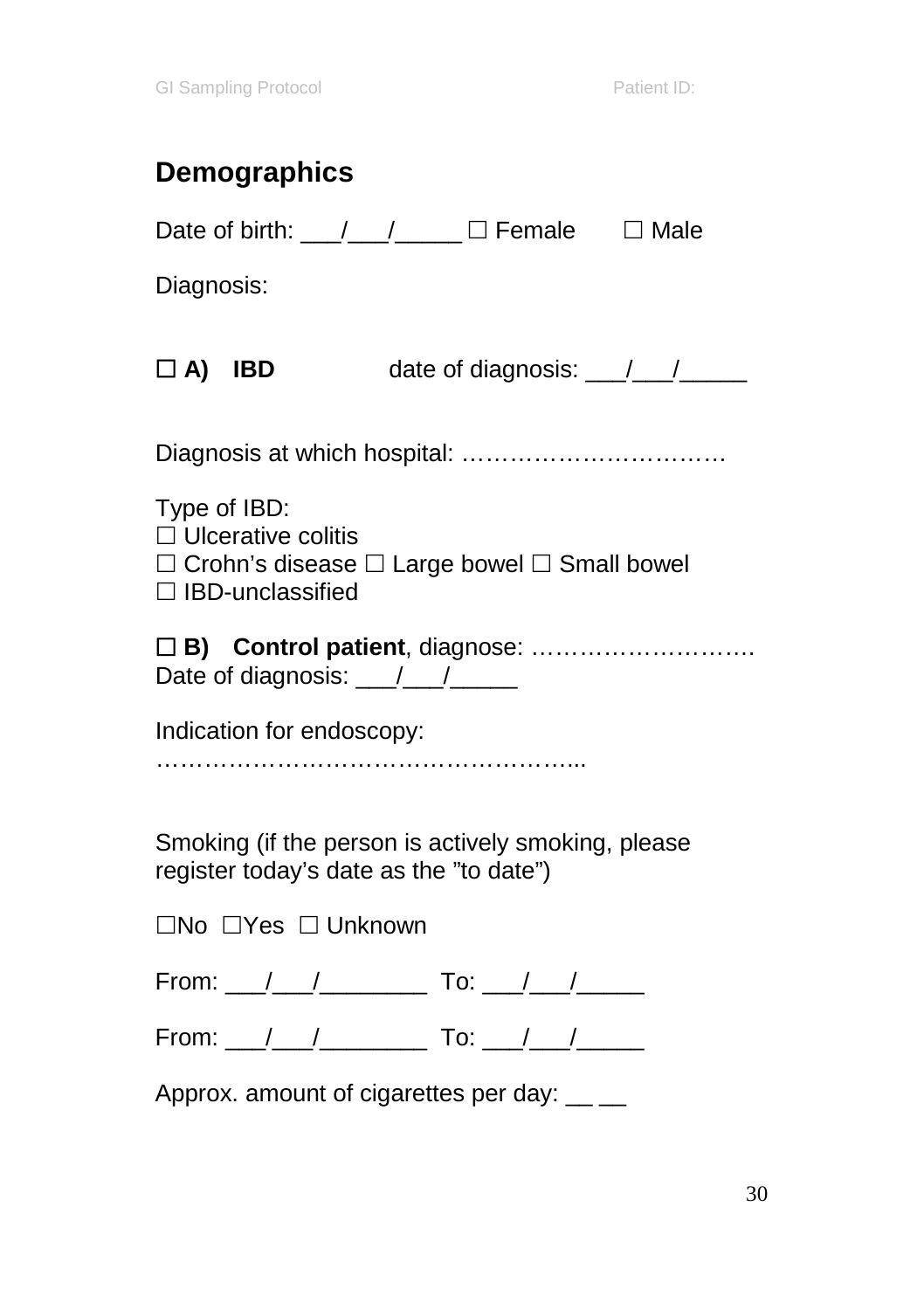#### Previous/associated diseases

- 
- $\Box$  Yes  $\Box$  No Erythema nodosum<br> $\Box$  Yes  $\Box$  No Pvoderma gangreng Pyoderma gangrenosum
- 
- $\Box$  Yes  $\Box$  No Uveitis<br> $\Box$  Yes  $\Box$  No Celiac
- $\square$  Yes  $\square$  No Celiac disease<br>  $\square$  Yes  $\square$  No Thyroid disease Thyroid disease. If yes, what type:
- $\Box$  Yes  $\Box$  No Type 1 diabetes  $\Box$  Yes  $\Box$  No Rheumatoid arth
- $\Box$  Yes  $\Box$  No Rheumatoid arthritis  $\Box$  Yes  $\Box$  No Siögren's syndrome
- $\square$  Yes  $\square$  No Sjögren's syndrome<br>  $\square$  Yes  $\square$  No Glomerulonephritis
	- Glomerulonephritis<br>Vitiligo
- $\Box$  Yes  $\Box$  No
- $\Box$  Yes  $\Box$  No Sarcoidosis
- $\Box$  Yes  $\Box$  No Sacroiliitis<br> $\Box$  Yes  $\Box$  No Psoriasis
- $\Box$  Yes  $\Box$  No
	-
- 
- □ Yes □ No Cancer. If yes, what type:............

#### Other diseases:

…………………………………………………………… …………………………………………………………… …………………………………………………………… …………………………………………………………… ……………………………………………………………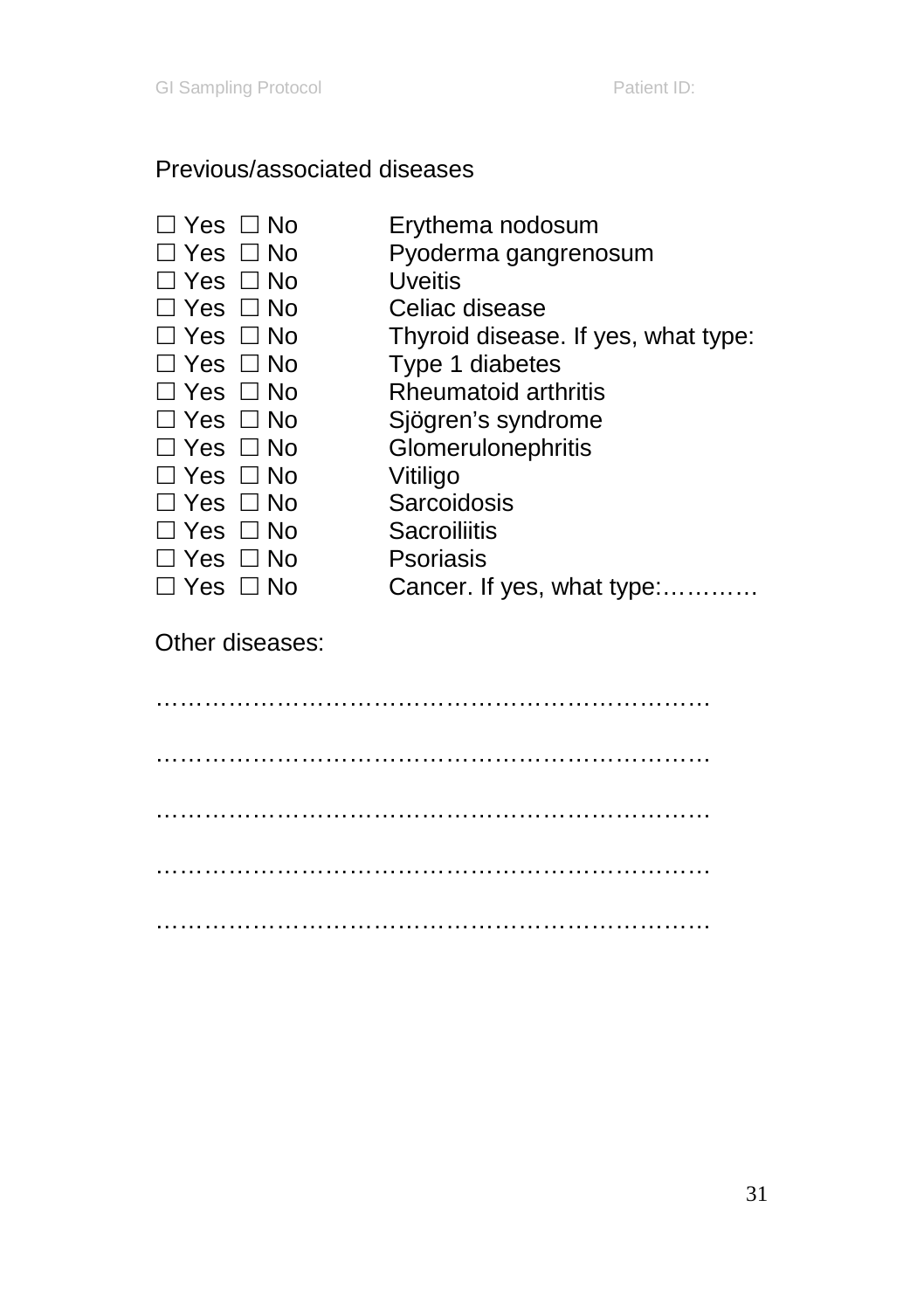# **Ongoing medication**

| Adm. form: Reason: □ IBD □ Other:                 |
|---------------------------------------------------|
|                                                   |
| Adm. form: Reason: □ IBD □ Other:                 |
|                                                   |
| Adm. form: Reason: □ IBD □ Other:                 |
|                                                   |
| Adm. form: Reason: $\square$ IBD $\square$ Other: |
|                                                   |
| Adm. form: Reason: $\Box$ IBD $\Box$ Other:       |
|                                                   |
| Adm. form: Reason: □ IBD □ Other:                 |
|                                                   |
| Adm. form: Reason: $\Box$ IBD $\Box$ Other:       |
|                                                   |
| Adm. form: Reason: □ IBD □ Other:                 |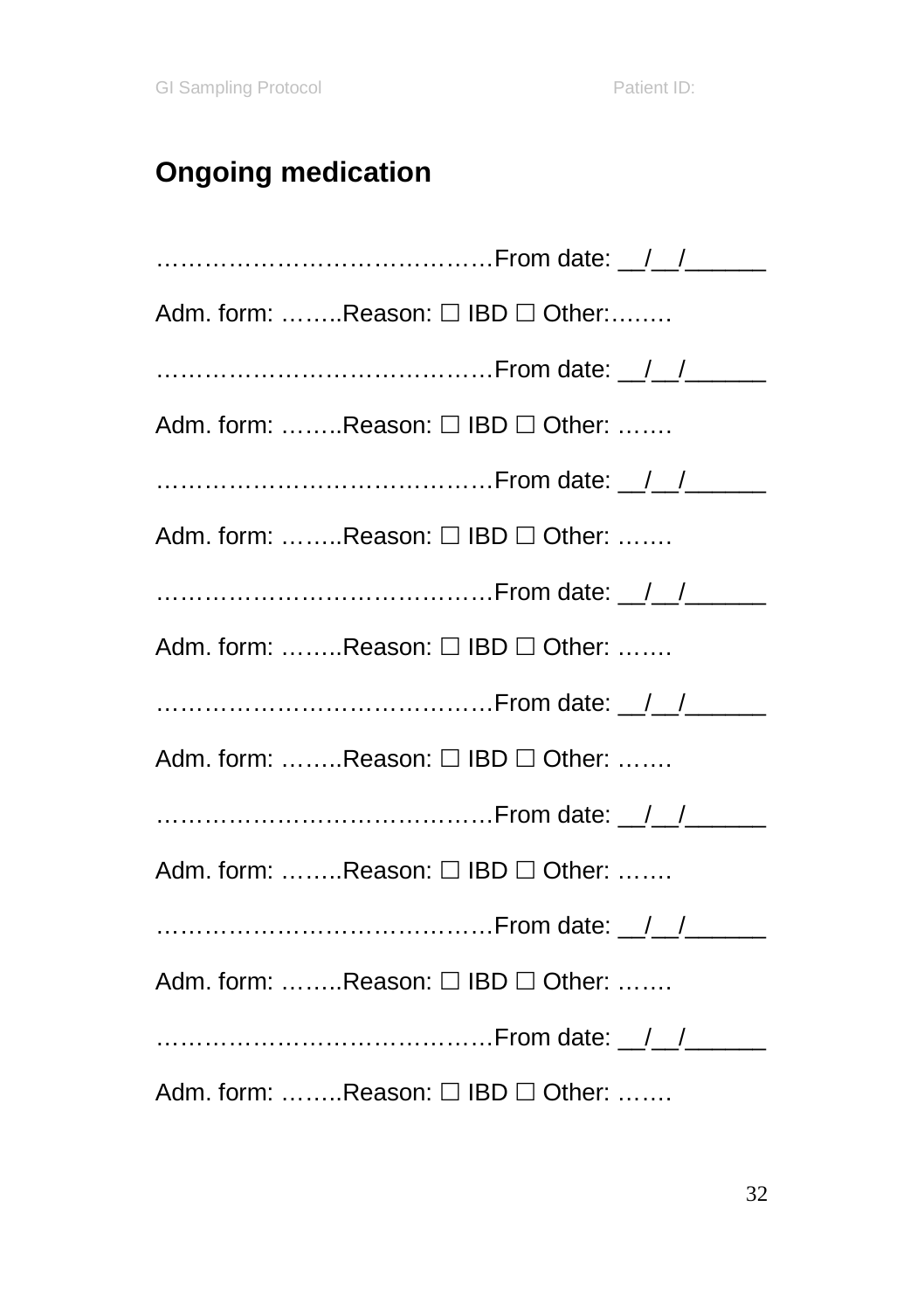| <b>Symptom</b> (during the last 24 hours) | <b>Score</b>            |
|-------------------------------------------|-------------------------|
| Bowel frequency (day)                     |                         |
| $1 - 3$                                   | 0                       |
| $4 - 6$                                   | 1                       |
| $7 - 9$                                   | $\overline{\mathbf{c}}$ |
| >9                                        | 3                       |
| Bowel frequency (night)                   |                         |
| 0                                         | 0                       |
| $1 - 3$                                   | 1                       |
| $4 - 6$                                   | 2                       |
| Urgency of defecation                     |                         |
| None                                      | 0                       |
| Hurry                                     | 1                       |
| Immediately                               | $\frac{2}{3}$           |
| Incontinence                              |                         |
| Blood in stool                            |                         |
| None                                      | 0                       |
| Trace                                     | 1                       |
| Occasionally frank                        | $\frac{2}{3}$           |
| <b>Usually frank</b>                      |                         |
| General well-being                        |                         |
| Very well                                 | 0                       |
| Slightly below par                        | $\mathbf{1}$            |
| Poor                                      | $\frac{2}{3}$           |
| Very poor                                 |                         |
| Terrible                                  | 4                       |
| <b>Extracolonic features</b>              |                         |
| <b>Arthritis</b>                          |                         |
| Pyoderma gangrenosum                      | 1 per                   |
| Erythema nodosum                          | manifestation           |
| <b>Uveitis</b>                            |                         |
| <b>SUM</b>                                |                         |

# **Simple clinical colitis activity index\***

Walmsley et al, 1998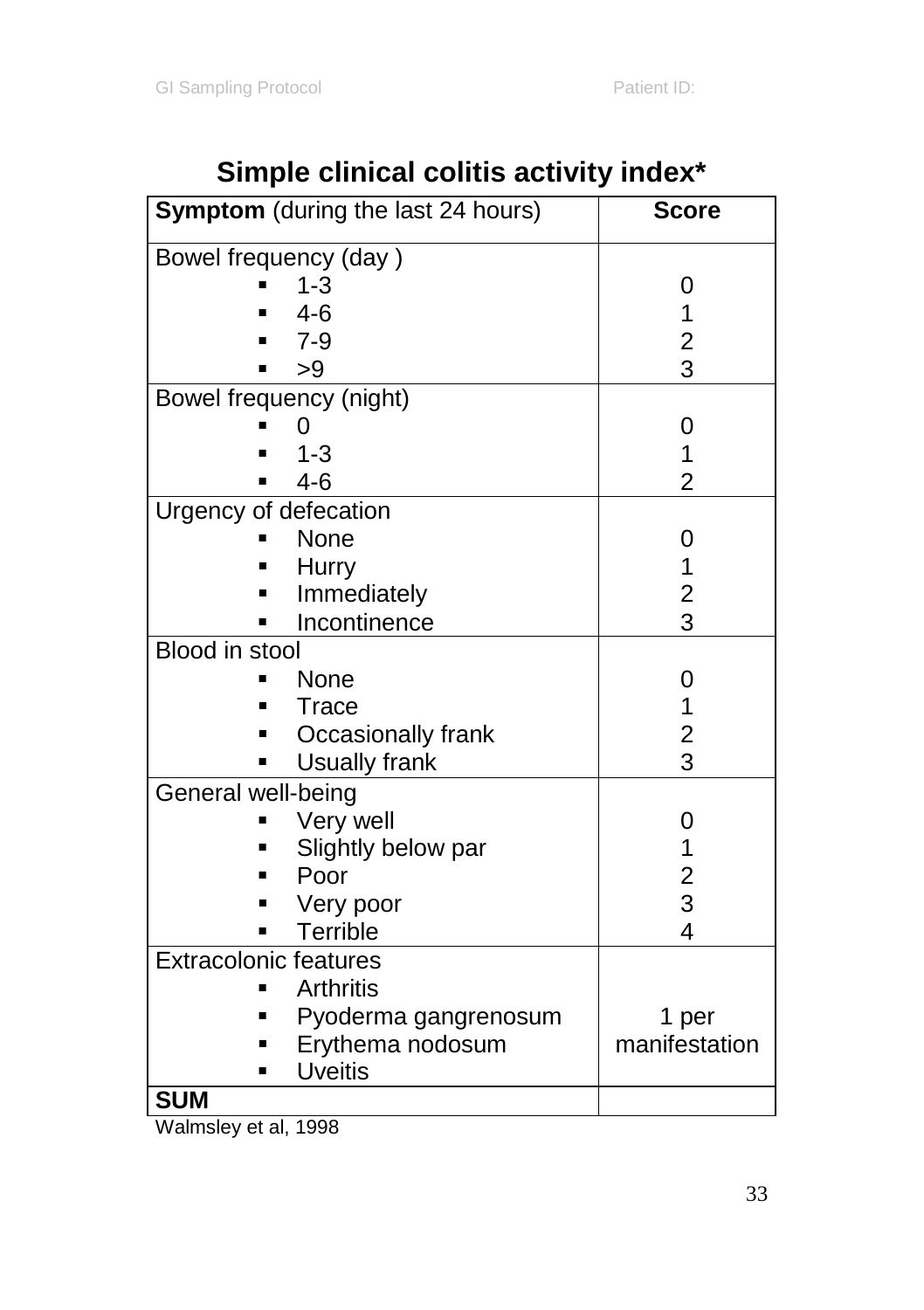# **Harvey-Bradshaw Index for Crohn`s disease\***

| <b>Symptom</b> (during the last 24 hours) | Score                    |
|-------------------------------------------|--------------------------|
| General wellbeing                         |                          |
| very well                                 | 0                        |
| slightly below par                        | 1                        |
| poor                                      | 2<br>3                   |
| very poor                                 |                          |
| terrible                                  | 4                        |
| Abdominal pain                            |                          |
| none                                      | 0                        |
| mild                                      | 1                        |
| moderate                                  | $\overline{c}$           |
| severe                                    | 3                        |
| Number of liquid stools per day           | 1 point per bowel        |
|                                           | movement                 |
| Abdominal mass                            |                          |
| none                                      | 0                        |
| dubious                                   | 1                        |
| definite                                  | $\overline{c}$           |
| definite and tender                       | 3                        |
| General well-being                        |                          |
| Very well                                 | 0                        |
| Slightly below par<br>Ξ                   | 1                        |
| Poor                                      | $\frac{2}{3}$            |
| Very poor                                 |                          |
| Terrible                                  | 4                        |
| Complications                             |                          |
| arthralgia                                |                          |
| uveitis                                   | 1 point per complication |
| erytema nodosum<br>■                      |                          |
| pyoderma gangrenosum                      |                          |
| aphtous ulcers                            |                          |
| anal fissure                              |                          |
| new fistula                               |                          |
| abscess<br>■                              |                          |
| <b>SUM</b>                                |                          |

\* Harvey RF, Lancet, 1980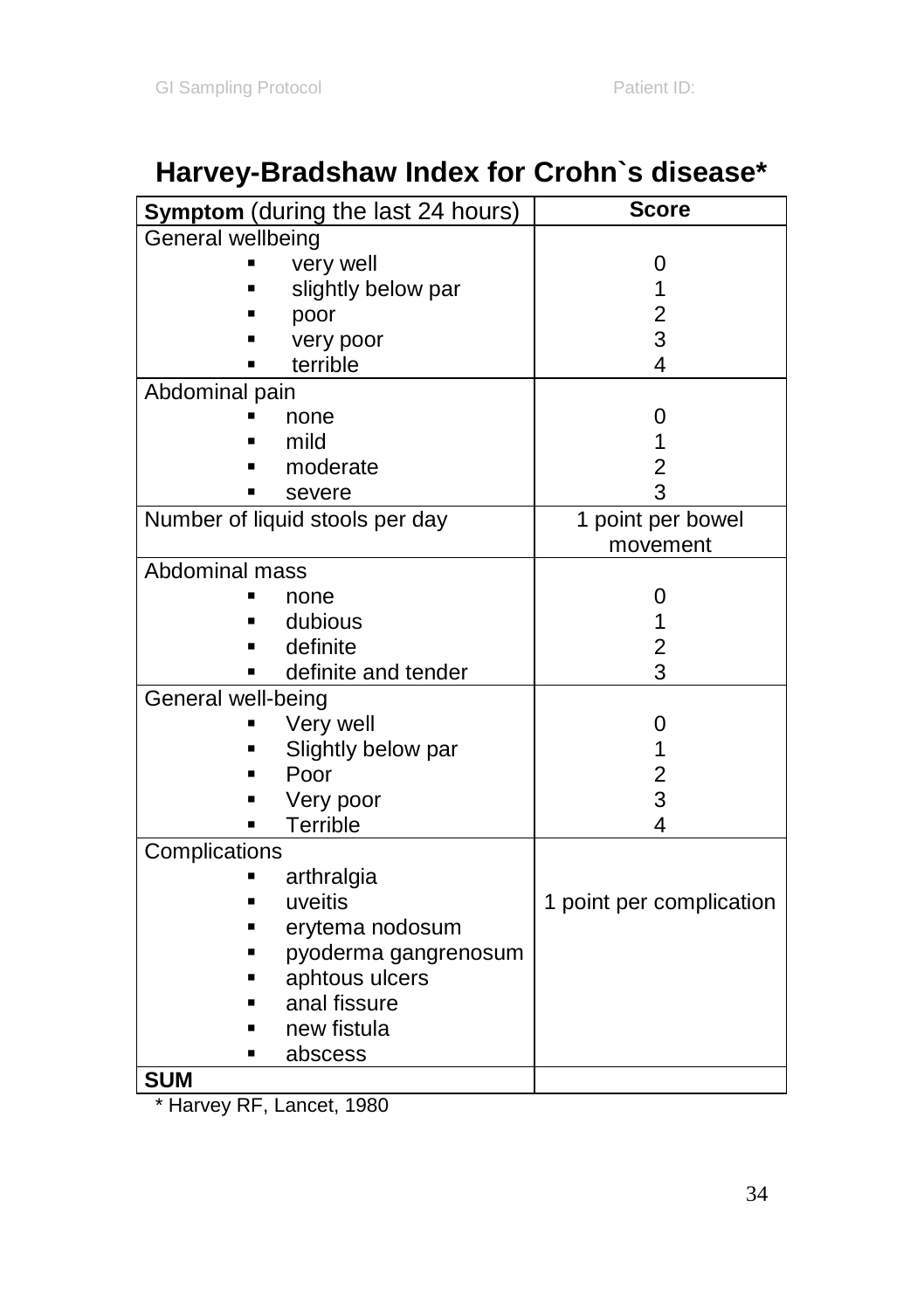### **IBD activity**

The course of IBD from the time of diagnosis until the date of registration date, based on the patient's own opinion of their IBD symptoms



Henriksen et al. Inflamm. Bowel Dis, 2006; 12:543-550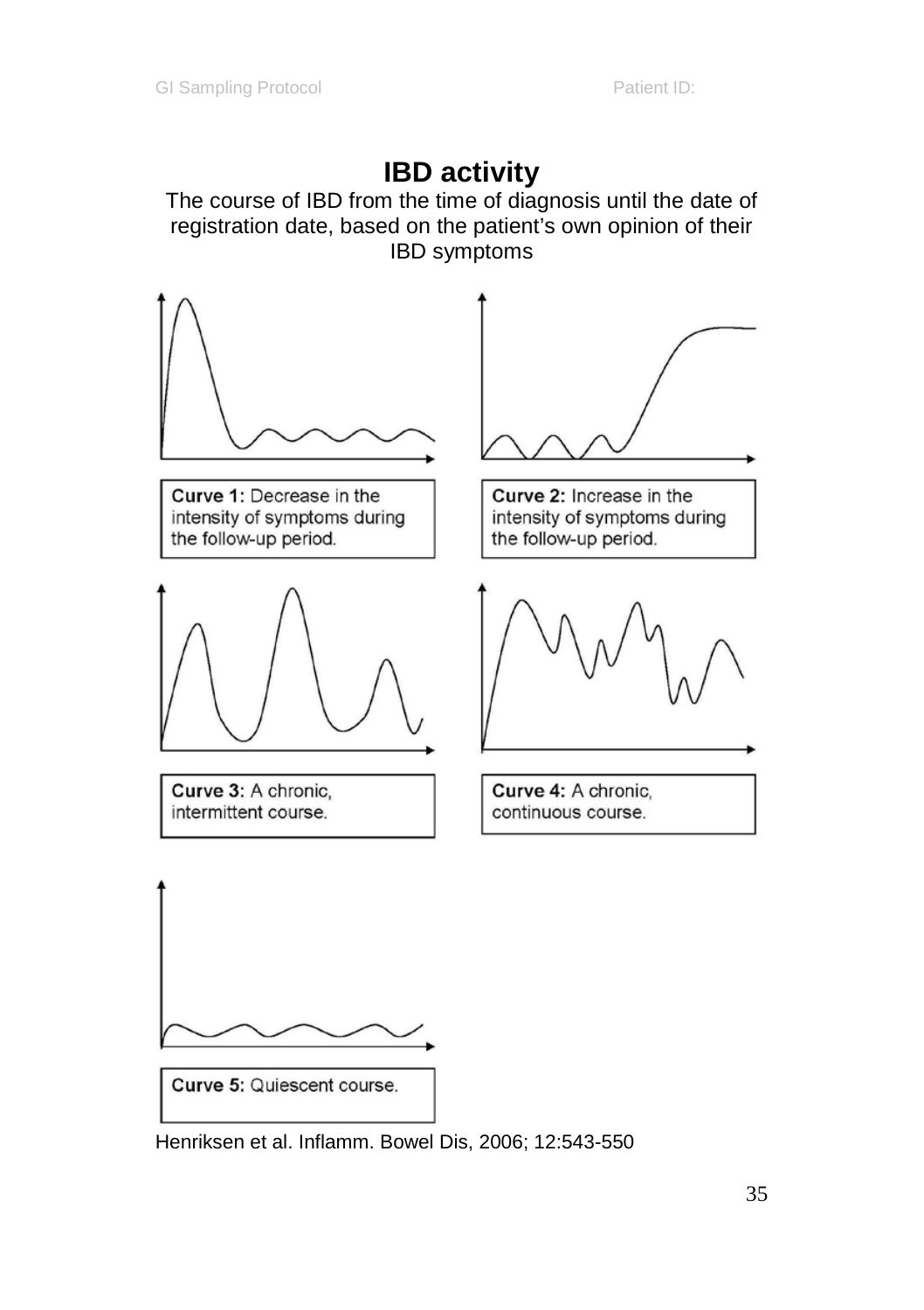### **Findings at Colonoscopy**

#### Date (DD/MM/YYYY): ……….



\*If lesion compatible with virus infection is present, please take virus test.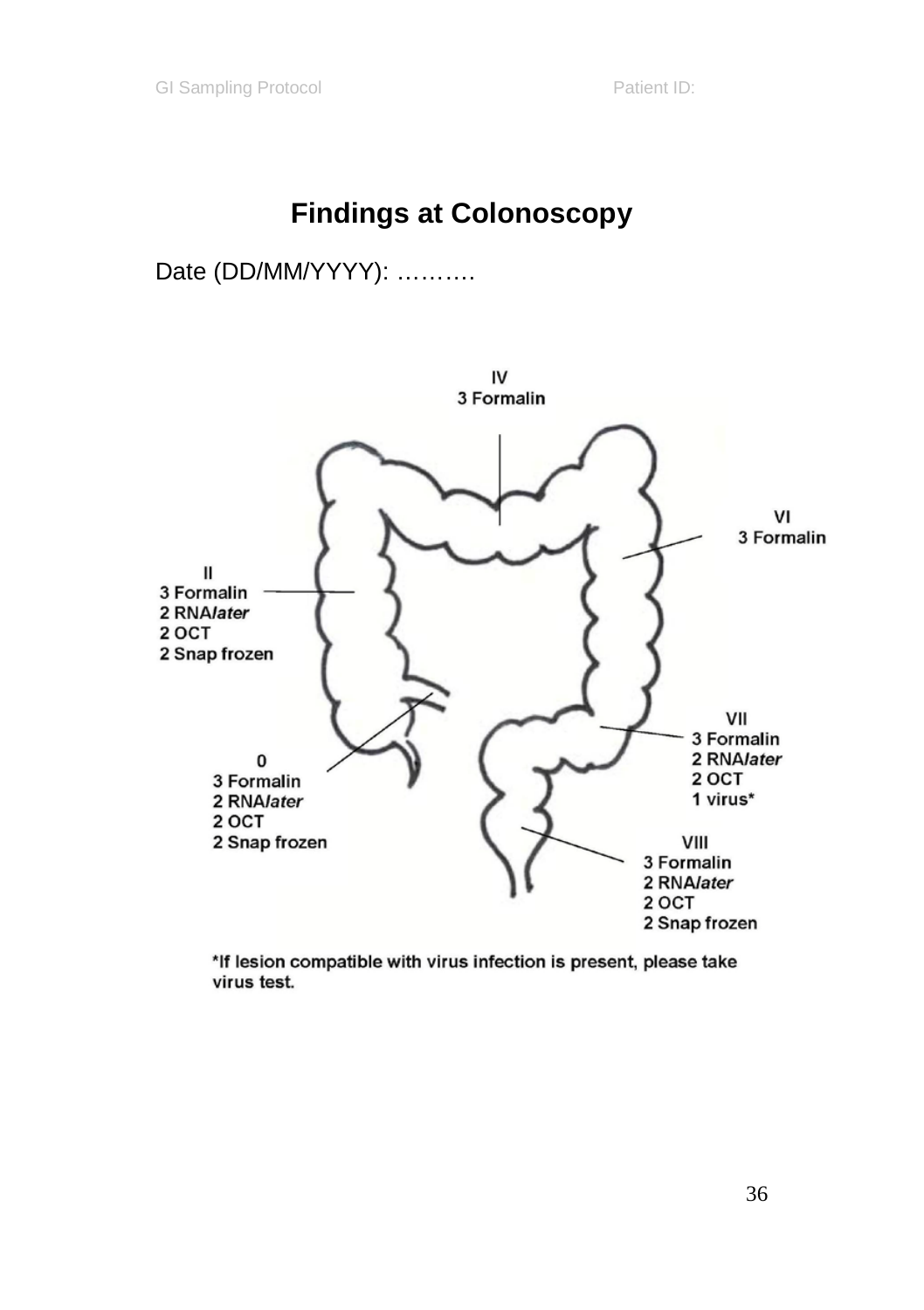### **Macroscopic colonic findings**

|                  | <b>TERMINAL</b><br><b>ILEUM</b> | <b>ASCENDING</b><br><b>COLON</b> | <b>TRANSVERSE</b><br><b>COLON</b> |
|------------------|---------------------------------|----------------------------------|-----------------------------------|
| <b>Normal</b>    | $\Box$ Yes $\Box$ No            | $\Box$ Yes $\Box$ No             | $\Box$ Yes $\Box$ No              |
| Diffuse inflamm. | $\Box$ Yes $\Box$ No            | $\Box$ Yes $\Box$ No             | $\Box$ Yes $\Box$ No              |
| Mild UC**        | $\Box$ Yes $\Box$ No            | $\Box$ Yes $\Box$ No             | $\Box$ Yes $\Box$ No              |
| Moderate UC**    | $\Box$ Yes $\Box$ No            | $\Box$ Yes $\Box$ No             | $\Box$ Yes $\Box$ No              |
| Severe UC**      | $\Box$ Yes $\Box$ No            | $\Box$ Yes $\Box$ No             | $\Box$ Yes $\Box$ No              |
| Focal inflamm.   | $\Box$ Yes $\Box$ No            | $\Box$ Yes $\Box$ No             | $\Box$ Yes $\Box$ No              |
| Aphthous lesions | $\Box$ Yes $\Box$ No            | $\Box$ Yes $\Box$ No             | $\Box$ Yes $\Box$ No              |
| Ulcerations      | $\Box$ Yes $\Box$ No            | $\Box$ Yes $\Box$ No             | $\Box$ Yes $\Box$ No              |
| Stenosis         | $\Box$ Yes $\Box$ No            | $\Box$ Yes $\Box$ No             | $\Box$ Yes $\Box$ No              |
| Atrophy          | $\Box$ Yes $\Box$ No            | $\Box$ Yes $\Box$ No             | $\Box$ Yes $\Box$ No              |
| Pseudopolyps     | $\Box$ Yes $\Box$ No            | $\Box$ Yes $\Box$ No             | $\Box$ Yes $\Box$ No              |
| Polyp<1cm        | $\Box$ Yes $\Box$ No            | $\Box$ Yes $\Box$ No             | $\Box$ Yes $\Box$ No              |
| Flat lesion      | $\Box$ Yes $\Box$ No            | $\Box$ Yes $\Box$ No             | $\Box$ Yes $\Box$ No              |
| Tumor            | $\Box$ Yes $\Box$ No            | $\Box$ Yes $\Box$ No             | $\Box$ Yes $\Box$ No              |

Table continues on next page..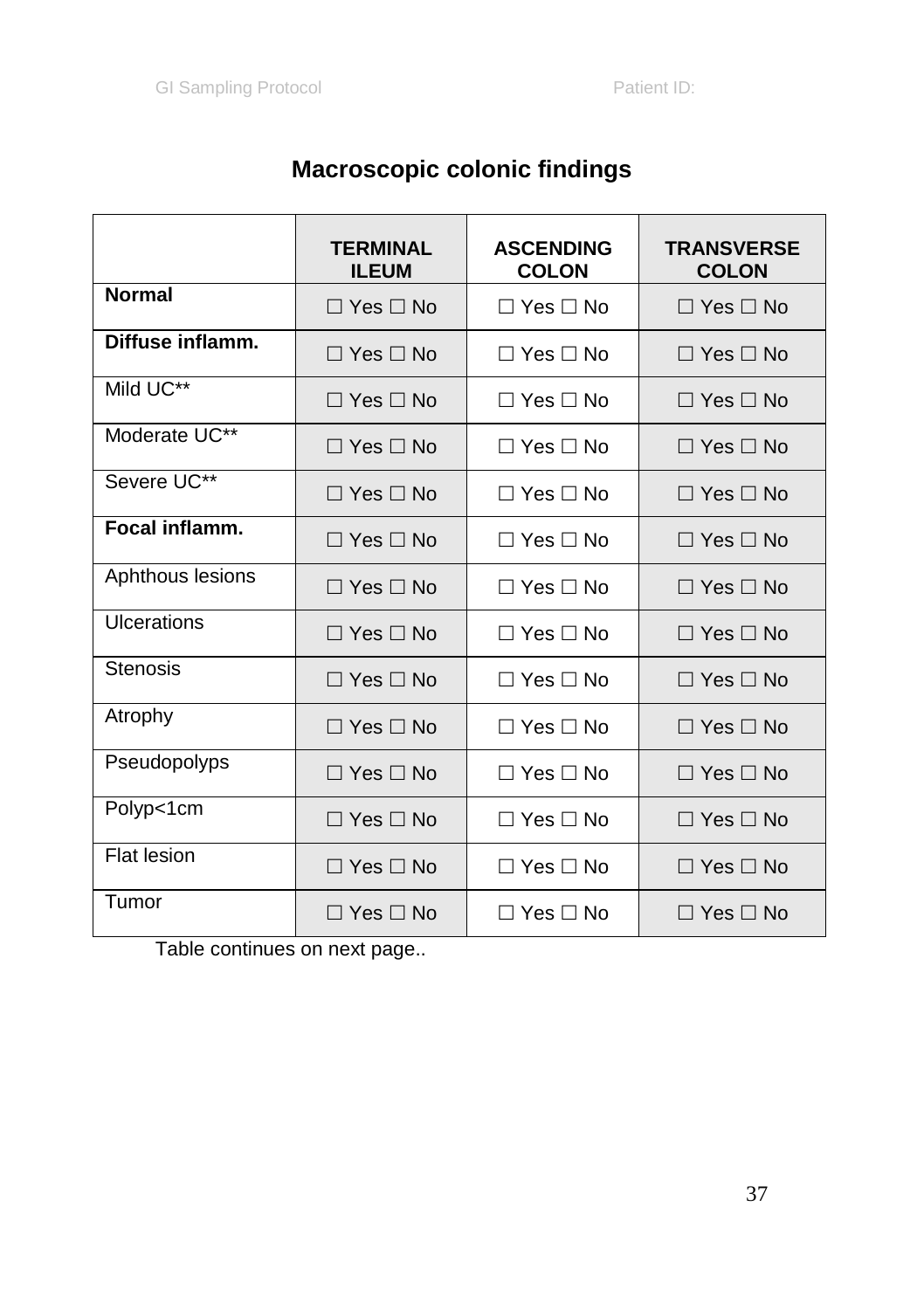|                  | <b>DESCENDING</b><br><b>COLON</b> | <b>SIGMOID</b><br><b>COLON</b> | <b>RECTUM</b>        |
|------------------|-----------------------------------|--------------------------------|----------------------|
| <b>Normal</b>    | $\Box$ Yes $\Box$ No              | $\Box$ Yes $\Box$ No           | $\Box$ Yes $\Box$ No |
| Diffuse inflamm. | $\Box$ Yes $\Box$ No              | $\Box$ Yes $\Box$ No           | Π Yes Π No           |
| Mild UC**        | $\Box$ Yes $\Box$ No              | $\Box$ Yes $\Box$ No           | $\Box$ Yes $\Box$ No |
| Moderate UC**    | $\Box$ Yes $\Box$ No              | $\Box$ Yes $\Box$ No           | $\Box$ Yes $\Box$ No |
| Severe UC**      | $\Box$ Yes $\Box$ No              | $\Box$ Yes $\Box$ No           | $\Box$ Yes $\Box$ No |
| Focal inflamm.   | $\Box$ Yes $\Box$ No              | $\Box$ Yes $\Box$ No           | $\Box$ Yes $\Box$ No |
| Aphthous lesions | □ Yes □ No                        | $\Box$ Yes $\Box$ No           | $\Box$ Yes $\Box$ No |
| Ulcerations      | $\Box$ Yes $\Box$ No              | $\Box$ Yes $\Box$ No           | $\Box$ Yes $\Box$ No |
| <b>Stenosis</b>  | $\Box$ Yes $\Box$ No              | $\Box$ Yes $\Box$ No           | $\Box$ Yes $\Box$ No |
| Atrophy          | $\Box$ Yes $\Box$ No              | $\Box$ Yes $\Box$ No           | $\Box$ Yes $\Box$ No |
| Pseudopolyps     | $\Box$ Yes $\Box$ No              | $\Box$ Yes $\Box$ No           | $\Box$ Yes $\Box$ No |
| Polyp<1cm        | $\Box$ Yes $\Box$ No              | $\Box$ Yes $\Box$ No           | $\Box$ Yes $\Box$ No |
| Flat lesion      | $\Box$ Yes $\Box$ No              | $\Box$ Yes $\Box$ No           | $\Box$ Yes $\Box$ No |
| Tumor            | □ Yes □ No                        | $\Box$ Yes $\Box$ No           | $\Box$ Yes $\Box$ No |

#### **\*\*Definition, inflammatory activity at UC (Mayo Score)**

**Mild disease:** erythema, decreased vascular pattern, minimal friability.

**Moderate disease:** marked erythema, frank friability, absent vascular pattern, erosions.

**Severe disease:** mucopus, spontaneous bleeding, ulcerations.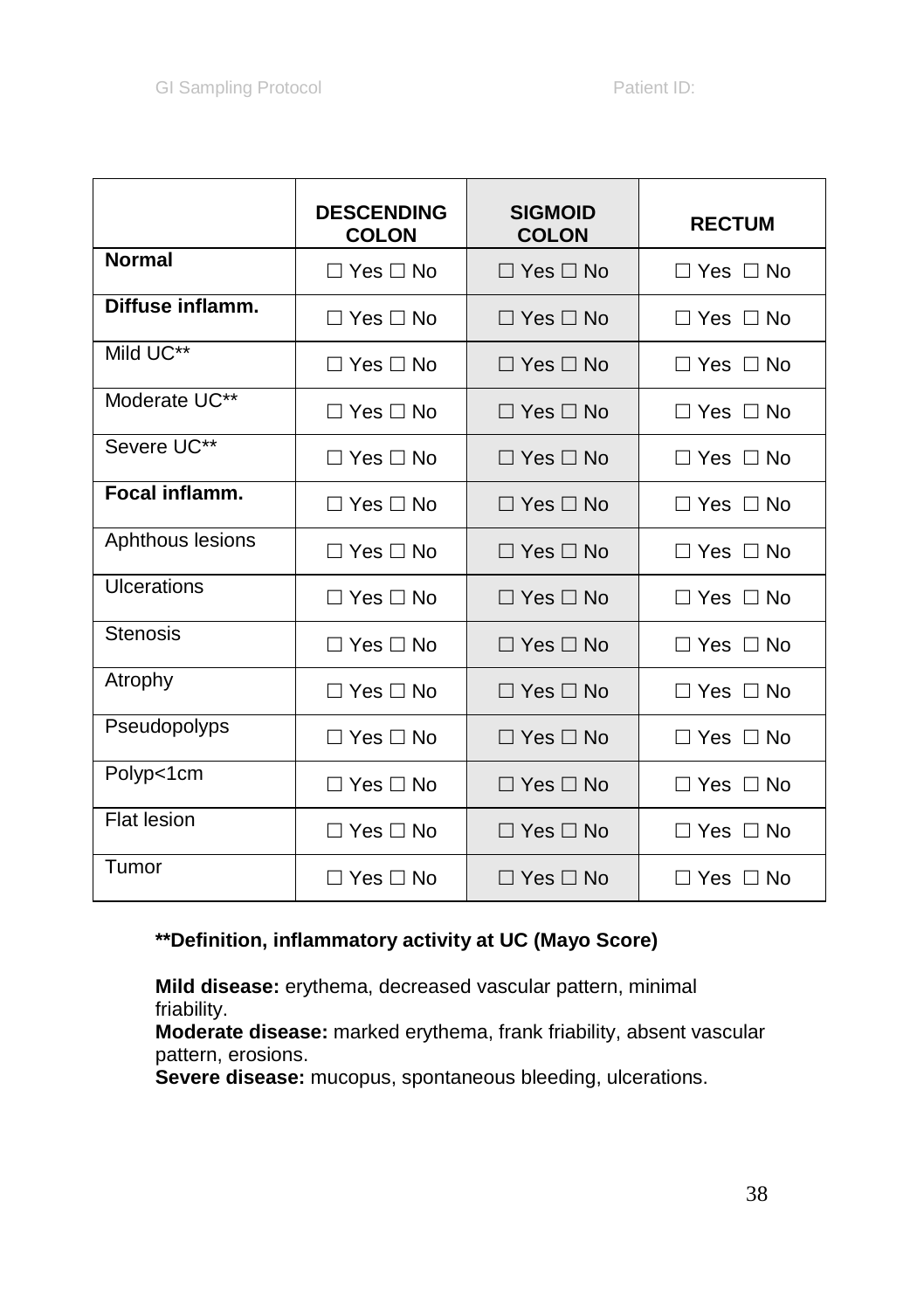# **Microscopic colonic findings**

| BLOCK NUMBER: __________<br><u> Alexandria de la conte</u> |                                        |                                           |                                                 |  |
|------------------------------------------------------------|----------------------------------------|-------------------------------------------|-------------------------------------------------|--|
|                                                            |                                        |                                           | Terminal ileum Ascending colon Transverse colon |  |
| <b>Normal</b>                                              | $\Box$ Yes $\Box$ No                   | $\Box$ Yes $\Box$ No $\Box$               | $\Box$ Yes $\Box$ No                            |  |
|                                                            |                                        |                                           |                                                 |  |
| Inflammation                                               | $\Box$ Yes $\Box$ No                   | $\Box$ Yes $\Box$ No                      | $\Box$ Yes $\Box$ No                            |  |
| Chronic                                                    | $\square$ Yes $\square$ No $\square$   | $\Box$ Yes $\Box$ No                      | $\Box$ Yes $\Box$ No                            |  |
| Active mild                                                | $\Box$ Yes $\Box$ No                   | $\square$ Yes $\square$ No                | $\Box$ Yes $\Box$ No                            |  |
|                                                            | Active mod. □ Yes □ No                 | $\Box$ Yes $\Box$ No                      | $\Box$ Yes $\Box$ No                            |  |
|                                                            | Active severe □ Yes □ No □ Yes □ No    |                                           | $\Box$ Yes $\Box$ No                            |  |
|                                                            | Aphthous lesions □ Yes □ No            | $\Box$ Yes $\Box$ No                      | $\Box$ Yes $\Box$ No                            |  |
| <b>Ulcerations</b>                                         | $\Box$ Yes $\Box$ No                   | $\Box$ Yes $\Box$ No                      | $\Box$ Yes $\Box$ No                            |  |
| Granuloma                                                  | $\Box$ Yes $\Box$ No                   | $\Box$ Yes $\Box$ No                      | $\Box$ Yes $\Box$ No                            |  |
|                                                            |                                        |                                           |                                                 |  |
| Other inflammatory changes                                 |                                        |                                           |                                                 |  |
| Atrophy                                                    | $\square$ Yes $\square$ No             | $\Box$ Yes $\Box$ No $\Box$ Yes $\Box$ No |                                                 |  |
|                                                            | Crypt distortion □ Yes □ No □ Yes □ No |                                           | $\Box$ Yes $\Box$ No                            |  |
|                                                            |                                        |                                           |                                                 |  |
| Neoplasia                                                  |                                        |                                           |                                                 |  |
| <b>LGD</b>                                                 | $\Box$ Yes $\Box$ No $\Box$            | $\Box$ Yes $\Box$ No $\Box$               | $\Box$ Yes $\Box$ No                            |  |
| HGD.                                                       | $\Box$ Yes $\Box$ No $\Box$            | $\Box$ Yes $\Box$ No $\Box$               | $\Box$ Yes $\Box$ No                            |  |
| <b>DALM</b>                                                | $\Box$ Yes $\Box$ No $\Box$            | $\Box$ Yes $\Box$ No                      | $\Box$ Yes $\Box$ No                            |  |
| Carcinoma                                                  | $\square$ Yes $\square$ No             | $\square$ Yes $\square$ No                | $\Box$ Yes $\Box$ No                            |  |
|                                                            |                                        |                                           |                                                 |  |
| Other pathological findings                                |                                        |                                           |                                                 |  |
|                                                            | Collagen □ Yes □ No                    | $\Box$ Yes $\Box$ No $\Box$ Yes $\Box$ No |                                                 |  |
| Other                                                      | $\overline{\phantom{a}}$               | $\rightarrow$                             |                                                 |  |